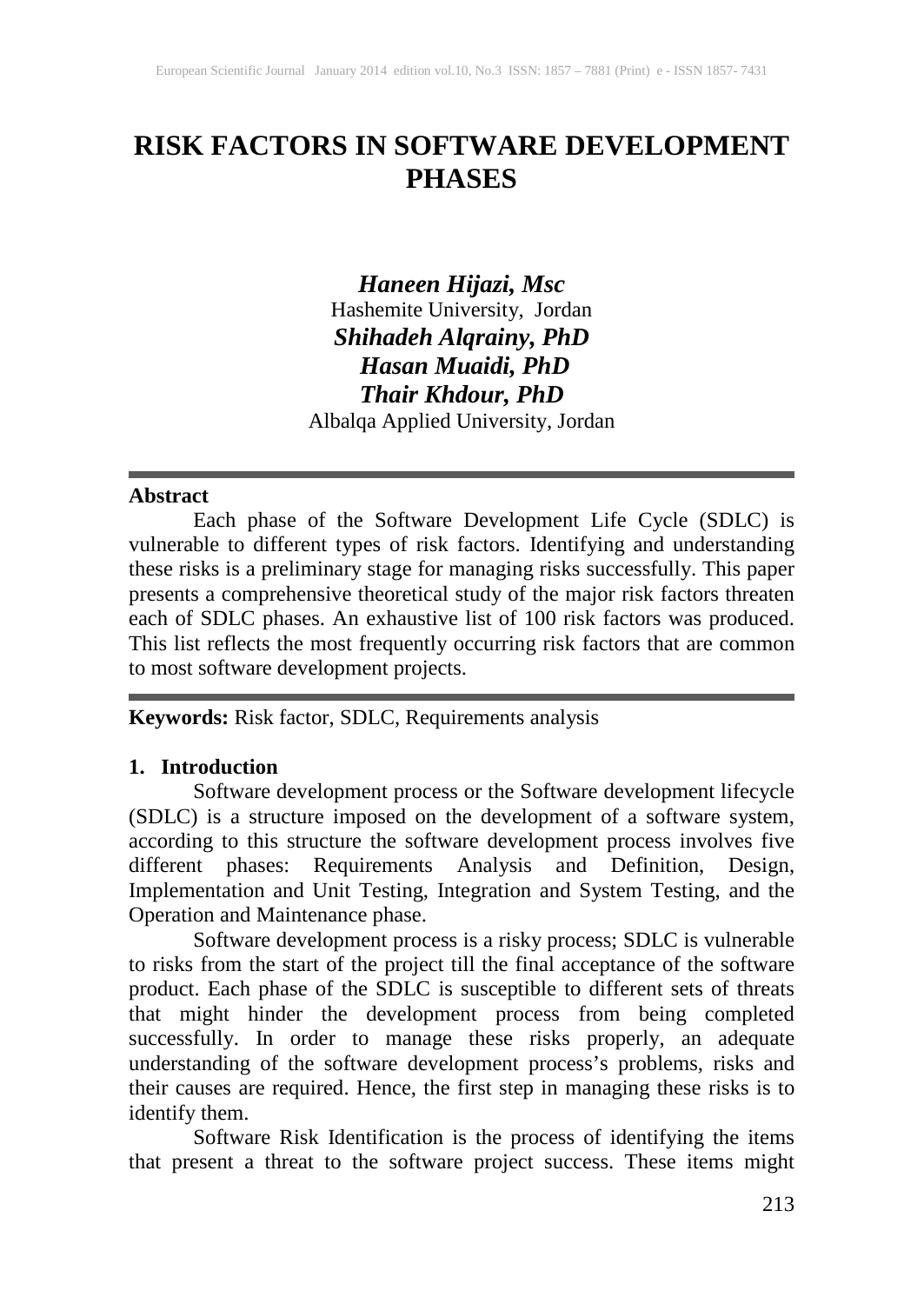hinder the project from achieving its expected outcomes, what may likely cause entire project failure. These items are usually called Software Risk Factors (Bannerman, 2008).

Risk factors are the uncertain conditions and influences that will affect the cost, duration and quality of the project negatively (Bannerman, 2008), and if ignored or not mitigated well they will present serious threats to the software project (Dash & Dash, 2010). Risk factors are diversed in nature. They can be technical, environmental, managerial and organizational risk factors (Gupta, 2008).

Technical factors lies at the heart of many software failure causes, they result from the improper application of the software engineering theory principles and techniques (Dhlamini, Nhamu & Kachepa, 2009), uncertainty in the task and procedure (Gupta, 2008), and the improper use of the software/hardware technologies during the system development (Sommerville, 2006).

Environmental factors are related to the environment where the software will operate in (Gupta, 2008). Managerial factors are related to managing people, time budget and other resources. Organizational factors are related to the organizational environment where the software system is being developed (Sommerville, 2006).

The paper starts with a brief summary of risk factors related work. A framework for identifying risks in the different phases of the software development process is highlighted. A brief description of each phase and activity in the SDLC also discussed. Finally, the risk factors that threaten each SDLC activity are described in more details and the conclusion as well.

## **2. Related Work:**

The current literature shows that many researchers have been attracted to Identify software development risk factors. Some of these works are listed below:

Boehm's list (1991) consisted of the top ten primary risk factors in software projects. His list was the first, prime, leading list of software risk factors from which other's lists were built on top of.

(Keil, Cule, Lyytinen & Schmidt, 1998) identified and prioritized eleven risk factors. The authors found that there is a relation between the importance of risks and their perceived level of control. A broad category to identify risks was provided.

(Vallabh & Addison, 2002) reported on risk factors and controls from the literature. These factors were presented to different project manager to identify the importance of each risk factor, the frequency of occurrence for each risk factor and control, and the effectiveness of each control against each factor.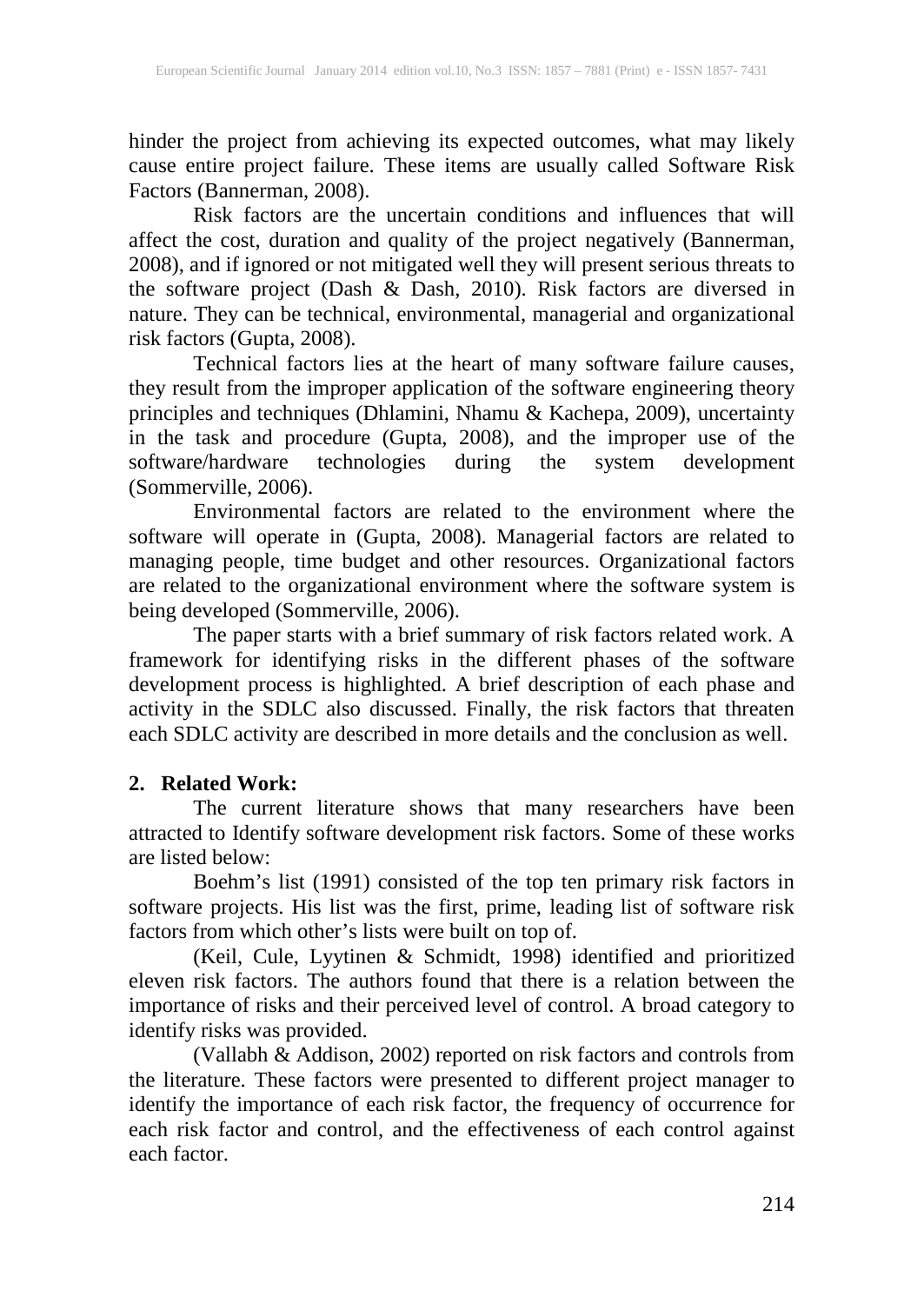(Arshad, Mohamed & Nor, 2007) introduced a research model about identifying and classifying risk. His work based on an empirical study that targeted the public sector.

(Shahzad & Iqbal, 2007) identified the most important risk factors in each phase of the SDLC in order to find the most frequently occurring risks in the SDLC.

(Shahzad & Safvi, 2008) presented a list of risk factors and another one of mitigation strategies to a representative set of students, academics, and professionals in order to assign the correct mitigation strategy to each specific factor.

As a consequence, the literature is rich in many existing lists of risk factors but most of these lists are relatively short and general. This might be due to organizational, technical, and environmental natural changes. However, none of these researchers can deny that it is impossible to produce a complete list of software risk factors, since they absolutely realized that these risk factors change continuously with time and the appearance of new tools and technologies. Moreover, none of these lists have investigated the potential risk factors that might arise in the different SDLC phases. Thus, most of the identified risks in these lists are common to all SDLC phases.

#### **3. Risk Identification Framework:**

Risk Identification is a critical step (Kwak & Stoddard, 2004), since the success of the risk management depends mostly on identifying all possible risks the project may face during its development (Shahzad, Ullah & Khan, 2009). The result of the risk identification phase is a software risk factors list (Gupta, 2008).

This section is organized into five major subsections. Each one describes each phase in the SDLC with their activities and probable risk factors. Section 3.1 presents the Requirements analysis and definition phase, section 3.2 presents the Design phase, section 3.3 presents the Implementation and Unit Testing Phase, section 3.4 presents the Integration and System Testing Phase, section 3.5 presents the Operation and Maintenance Phase. Lastly, a set of risk factors that are common to all SDLC phases is listed in section 3.6.

#### **3.1 Requirements analysis and definition phase**

The requirements analysis and definition phase is the first phase in the SDLC wherein all the system services, constraints and goals are defined (Sommerville, 2006). The requirements analysis and definition phase involves many activities; Feasibility study, requirements elicitation, requirements analysis, requirements validation and requirements documentation. The next subsections describe the requirements analysis and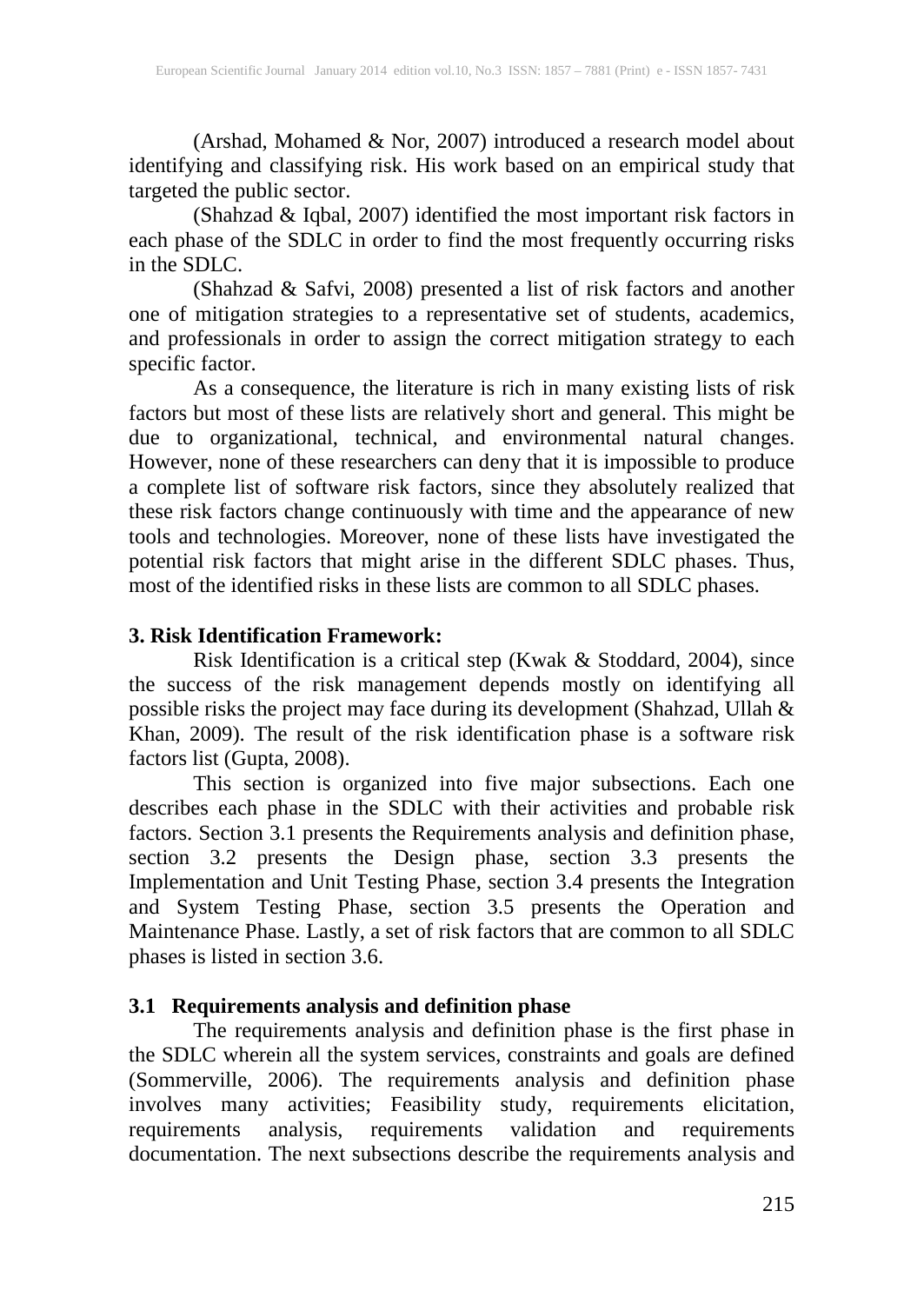definition phase activities. The risk factors for each activity are shown in tables 1-5 respectively.

## **3.1.1 Feasibility Study Activity**

The Feasibility study is a very important activity in the SDLC. In some large projects it is considered as a separate phase preceding the requirements analysis and definition phase. It is necessary in order to make a judgment on whether the software system is possible and worthy to construct or not (Board for Software Standardization and Control, 1995a). The main two aspects to be considered in this study are the cost and time, which are the main causes for project failure. Thus, the feasibility study helps in identifying the main risk factors that may be faced while developing and deploying the system, and also in planning for analyzing these risks. Table 1 summarizes the risk factors for the feasibility study activity.

| <b>Risk Factor</b>              | <b>Description</b>                                           |  |  |  |  |  |
|---------------------------------|--------------------------------------------------------------|--|--|--|--|--|
|                                 | Project managers may find it difficult to estimate the       |  |  |  |  |  |
| <b>Inadequate estimation of</b> | required time, cost, scope and other resources needed to     |  |  |  |  |  |
| project time, cost, scope       | complete the project. This will deadly lead to unrealistic   |  |  |  |  |  |
| and other resources.            | project schedule, budget, unclear scope and insufficient     |  |  |  |  |  |
|                                 | resources, which are considered the major project failure    |  |  |  |  |  |
|                                 | causes.                                                      |  |  |  |  |  |
|                                 | The estimated time for the project as a whole may exceed     |  |  |  |  |  |
|                                 | the delivery date agreed upon previously. In most of these   |  |  |  |  |  |
| <b>Unrealistic Schedule</b>     | cases, project managers add constraints on time and          |  |  |  |  |  |
|                                 | overload the developers to deliver on time in an unrealistic |  |  |  |  |  |
|                                 | manner, what is mostly does not happen.                      |  |  |  |  |  |
|                                 | The estimated budget mainly depends on the required          |  |  |  |  |  |
|                                 | time, effort and resources (Shahzad & Iqbal, 2007). The      |  |  |  |  |  |
| <b>Unrealistic Budget</b>       | estimated cost for the project may exceed the available      |  |  |  |  |  |
|                                 | budget, if this was not mitigated successfully, the project  |  |  |  |  |  |
|                                 | may be out of fund early in the SDLC, and thus fails.        |  |  |  |  |  |
|                                 | To manage project scope (i.e. size, goals and                |  |  |  |  |  |
|                                 | requirements) is the most important task for the successful  |  |  |  |  |  |
|                                 | project manager. Project managers, usually, find it          |  |  |  |  |  |
|                                 | difficult to determine what the project is supposed to do    |  |  |  |  |  |
| <b>Unclear Project Scope</b>    | exactly, this may cause many core functionalities be         |  |  |  |  |  |
|                                 | missed and other extra ones be taken into consideration, in  |  |  |  |  |  |
|                                 | both cases the project failure is an expected outcome.       |  |  |  |  |  |
|                                 | Sometimes, the available resources (i.e. people, tools and   |  |  |  |  |  |
|                                 | technologies) are not enough to complete the project. In     |  |  |  |  |  |
|                                 | other cases; the system cannot be implemented using the      |  |  |  |  |  |
|                                 | current available technology where the project involves      |  |  |  |  |  |
| <b>Insufficient resources</b>   | the use of new technology. If these alike projects were      |  |  |  |  |  |
|                                 | posed it may threaten the project from being implemented     |  |  |  |  |  |
|                                 | successfully, wherein the developers may suffer from the     |  |  |  |  |  |
|                                 | technology change risks.                                     |  |  |  |  |  |

Table 1: Risk factors for the feasibility study activity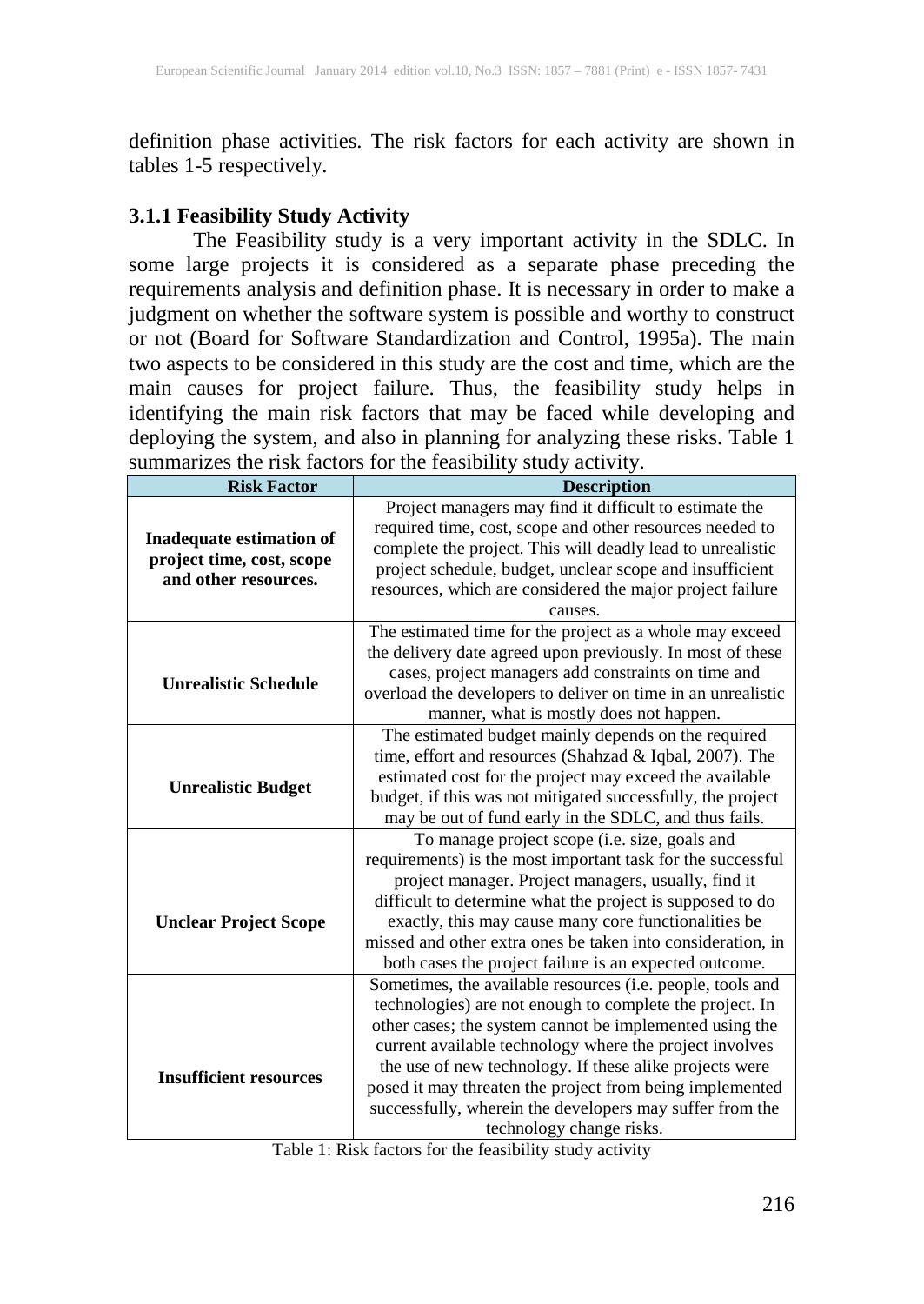# **3.1.2 Requirements Elicitation Activity**

In this activity, the application domain is analyzed, the services that the system should provide and its performance and constrains are gathered, reviewed, and articulated with the help of different system stakeholders (Sommerville, 2006). Table 2 summarizes the risk factors for the requirements elicitation activity.

| <b>Risk Factor</b>                | <b>Description</b>                                                 |  |  |  |  |  |
|-----------------------------------|--------------------------------------------------------------------|--|--|--|--|--|
|                                   | The requirements are unclear if they are not understandable        |  |  |  |  |  |
| <b>Unclear Requirements</b>       | by analysts and developers.                                        |  |  |  |  |  |
|                                   | The requirements are incomplete if they are missing some           |  |  |  |  |  |
|                                   | of the user needs, constraints and other requirements. It          |  |  |  |  |  |
| <b>Incomplete Requirements</b>    | was found that users cannot describe more than 60% of the          |  |  |  |  |  |
|                                   | requirements at the beginning of the project; hence,               |  |  |  |  |  |
|                                   | requirements continue to change through the SDLC                   |  |  |  |  |  |
|                                   | (Shahzad et al., 2009).                                            |  |  |  |  |  |
|                                   | The requirement is inaccurate if it does not reflect the real      |  |  |  |  |  |
| <b>Inaccurate Requirements</b>    | user needs (Board for Software Standardization and                 |  |  |  |  |  |
|                                   | Control, 1995a).                                                   |  |  |  |  |  |
|                                   | Usually analysts and developers focus on what the system           |  |  |  |  |  |
|                                   | should do and ignore how the system should be (i.e.                |  |  |  |  |  |
| <b>Ignoring the Non-</b>          | usability, maintainability, scalability, testability, etc.).       |  |  |  |  |  |
| functional requirements           | Non-functional requirements are essential to project               |  |  |  |  |  |
|                                   | success as much as the functional requirements (Abdullah           |  |  |  |  |  |
|                                   | et al., 2010).                                                     |  |  |  |  |  |
|                                   | When the system has different users, their needs from the          |  |  |  |  |  |
| <b>Conflicting user</b>           | system may be not only different but also conflicting              |  |  |  |  |  |
| requirements                      | (Sommerville, 2006), thus, this will lead to inconsistency         |  |  |  |  |  |
|                                   | when analyzing requirements (Huang $&$ Han, 2008).                 |  |  |  |  |  |
|                                   | In different cases, it is difficult for the analyst to get a clear |  |  |  |  |  |
| <b>Unclear Description of the</b> | description of the real world wherein the software system          |  |  |  |  |  |
| real environment                  | will operate (Board for Software Standardization and               |  |  |  |  |  |
|                                   | Control, 1995a).                                                   |  |  |  |  |  |
|                                   | Adding extra functionality to the system that is not               |  |  |  |  |  |
|                                   | considered in the original scope in order to make the              |  |  |  |  |  |
| <b>Gold Plating</b>               | system better may cause in most cases a threat to the              |  |  |  |  |  |
|                                   | project as much as, if it was not more than, omitting the in-      |  |  |  |  |  |
|                                   | scope functionalities (Odzaly, Greer & Sage, 2009).                |  |  |  |  |  |

Table 2: Risk factors for the requirements elicitation activity

## **3.1.3 Requirements Analysis Activity**

This activity is concerned with analyzing, classifying, organizing, prioritizing and negotiating the stated requirements (Sommerville, 2006). Table 3 summarizes the risk factors for requirements analysis activity.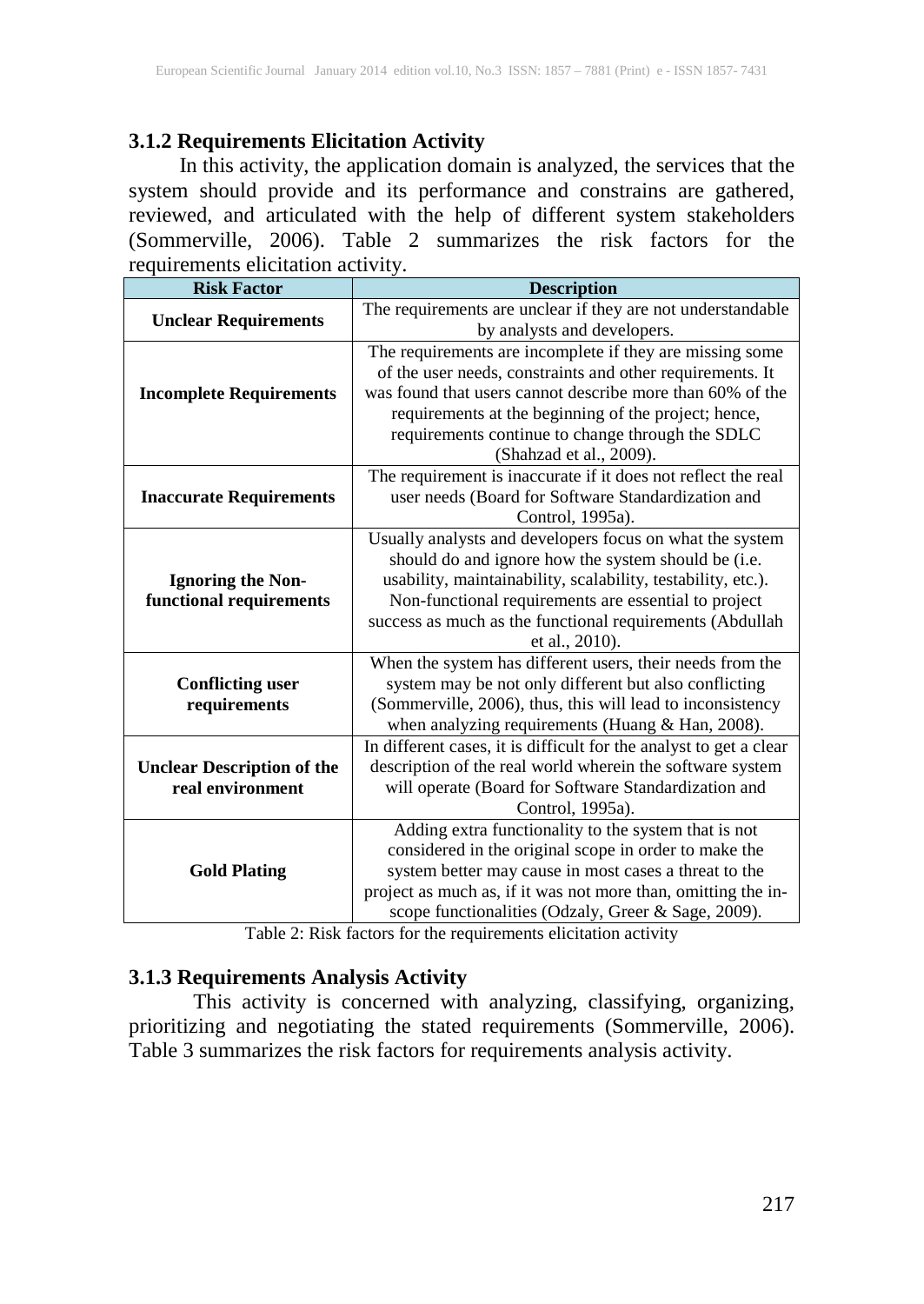| <b>Risk Factor</b>   | <b>Description</b>                                                      |  |  |  |  |  |
|----------------------|-------------------------------------------------------------------------|--|--|--|--|--|
| Non-verifiable       | The requirement is non-verifiable if there is not a finite cost         |  |  |  |  |  |
| <b>Requirements</b>  | effective process (i.e. testing, inspection, demonstration or analysis) |  |  |  |  |  |
|                      | with which we can check that the software meets the requirements        |  |  |  |  |  |
|                      | (Sommerville, 2006).                                                    |  |  |  |  |  |
| <b>Infeasible</b>    | If there are no sufficient resources available for its implementation,  |  |  |  |  |  |
|                      | then the requirement is considered as infeasible. In other words; if    |  |  |  |  |  |
| <b>Requirements</b>  | the requirement cannot be implemented within the constraints of         |  |  |  |  |  |
|                      | the project, then it is infeasible.                                     |  |  |  |  |  |
| <b>Inconsistent</b>  | The requirement is inconsistent if it contradicts any other             |  |  |  |  |  |
| <b>Requirements</b>  | requirement in the project (Sommerville, 2006).                         |  |  |  |  |  |
| <b>Non-traceable</b> | For documentary and referencing purposes, we have to state the          |  |  |  |  |  |
| <b>Requirements</b>  | origin source of each requirement to facilitate the referencing in the  |  |  |  |  |  |
|                      | future if needed.                                                       |  |  |  |  |  |
|                      | If the requirements are clear, verifiable, accurate, consistent,        |  |  |  |  |  |
| <b>Unrealistic</b>   | complete and feasible then they are realistic to be put in the          |  |  |  |  |  |
| <b>Requirements</b>  | requirements document and then implemented (Sommerville,                |  |  |  |  |  |
|                      | 2006)                                                                   |  |  |  |  |  |

Table 3: Risk factors for the requirements analysis activity

#### **3.1.4 Requirements Validation Activity**

Validating requirements aims to ensure that the stated requirements actually define what the users want (Sommerville, 2006). Table 4 summarizes the risk factors for the requirements validation activity.

| <b>Risk Factor</b>           | <b>Description</b>                                         |  |  |  |  |  |
|------------------------------|------------------------------------------------------------|--|--|--|--|--|
|                              | Application specialists and developers use domain-specific |  |  |  |  |  |
| <b>Misunderstood domain-</b> | terminologies that are different and not understandable by |  |  |  |  |  |
|                              | most end-users, this might lead to misunderstanding        |  |  |  |  |  |
| specific terminology         | between both parties (Board for Software Standardization   |  |  |  |  |  |
|                              | and Control, 1995a).                                       |  |  |  |  |  |
|                              | Natural language is a good, but not the best, way for      |  |  |  |  |  |
| Mis-expressing user          | expressing requirements, since many users may use          |  |  |  |  |  |
| requirements in natural      | different NLs and different conventions. Besides; many     |  |  |  |  |  |
| language                     | expressions, terms and needs cannot be expressed this way, |  |  |  |  |  |
|                              | and need a more formal way for expressing and              |  |  |  |  |  |
|                              | documenting.                                               |  |  |  |  |  |

Table 4: Risk factors for the requirements validation activity

## **3.1.5 Requirements Documentation Activity**

Requirements documentation is the process of writing down the requirements in a document (RD) that represents a mean of communication between different stakeholders (Sommerville, 2006). Table 5 summarizes the risk factors for the requirements documentation activity.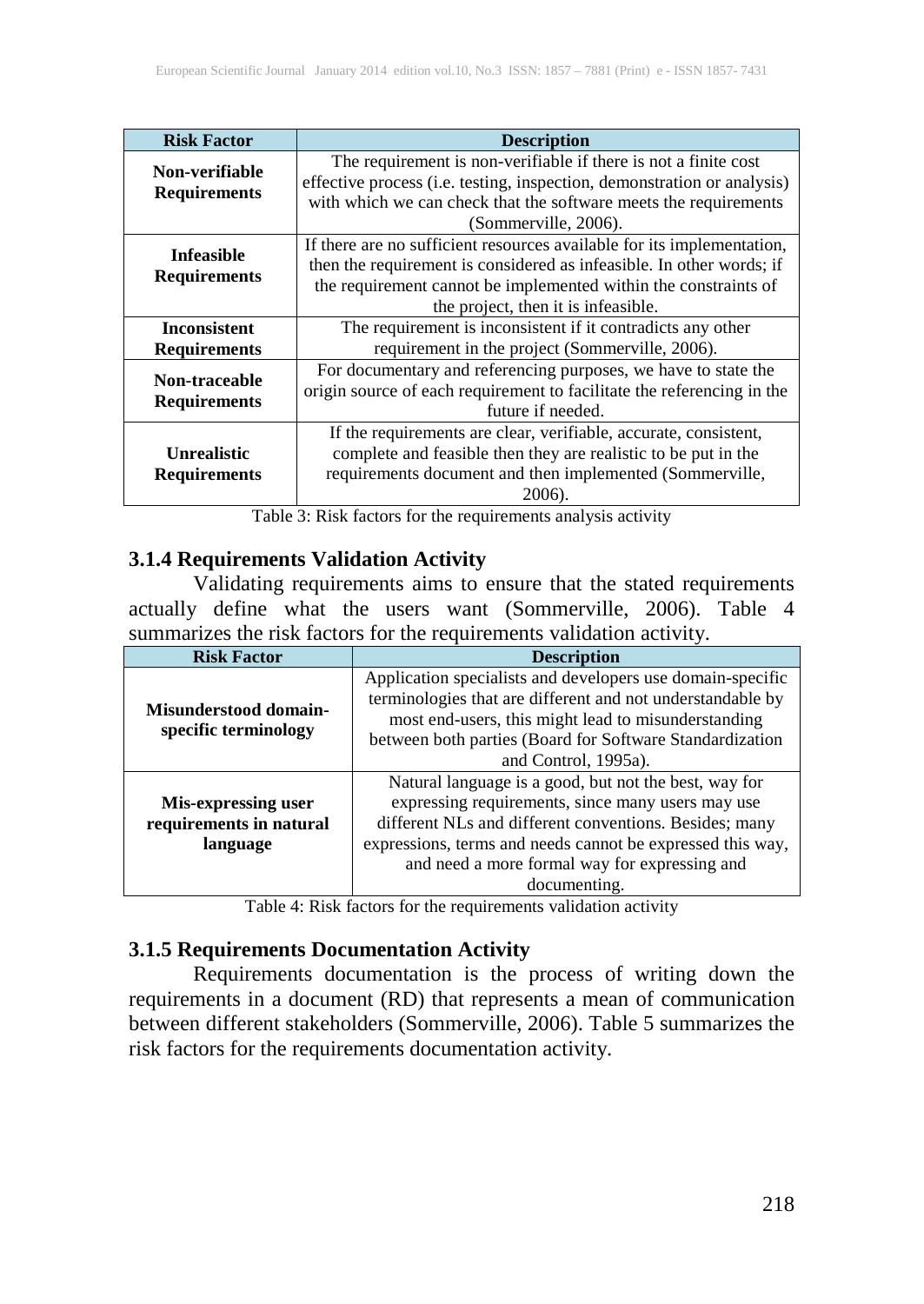| <b>Risk Factor</b>               | <b>Description</b>                                          |  |  |  |  |  |  |  |
|----------------------------------|-------------------------------------------------------------|--|--|--|--|--|--|--|
|                                  | While documenting requirements, it might be found that      |  |  |  |  |  |  |  |
| <b>Inconsistent requirements</b> | there is inconsistency between the actual requirements data |  |  |  |  |  |  |  |
| data and RD                      | and the corresponding documented ones. This may happen      |  |  |  |  |  |  |  |
|                                  | for several reasons related to the gathering and            |  |  |  |  |  |  |  |
|                                  | documentation techniques.                                   |  |  |  |  |  |  |  |
|                                  | Sometimes, while documenting the requirements,              |  |  |  |  |  |  |  |
| Non-modifiable                   | structuring the document with maintainability in mind is    |  |  |  |  |  |  |  |
| <b>Requirement Document</b>      | not considered, what makes it difficult to modify the data  |  |  |  |  |  |  |  |
|                                  | in the requirement document without rewriting it.           |  |  |  |  |  |  |  |

Table 5: Risk factors for the requirements documentation activity

#### **3.2 Design phase**

The design is the second phase in the SDLC, in which the overall system architecture is established (Sommerville, 2006). This phase is the solution phase wherein all the requirements defined in the requirements document must be addressed (Board for Software Standardization and Control, 1995b). In this phase the software system is described in terms of its major components and relationships. This phase involves several activities: examining the requirements document (RD), choosing the architectural design method, choosing the programming language, constructing the physical model, verifying, specifying, and documenting design activities. The risk factors for each activity are shown in tables 6-12 respectively.

## **3.2.1 Examining the Requirements Document (RD) Activity**

Examining the requirements document is usually carried out by developers in order to ensure the understandability of the requirements listed in the Requirements Document (Board for Software Standardization and Control, 1995b). Table 6 summarizes the risk factors for examining the requirements document activity.

| <b>Risk Factor</b>  | <b>Description</b>                                           |  |  |  |  |  |  |  |
|---------------------|--------------------------------------------------------------|--|--|--|--|--|--|--|
|                     | If developers were not involved in the requirements analysis |  |  |  |  |  |  |  |
|                     | and definition phase, then the requirements document may     |  |  |  |  |  |  |  |
| RD is not clear for | be not understandable by them. Hence, they will be unable to |  |  |  |  |  |  |  |
| developers          | start their design on a solid knowledge of the system        |  |  |  |  |  |  |  |
|                     | requirements, and thus they may develop a design for a       |  |  |  |  |  |  |  |
|                     | system other than the intended one.                          |  |  |  |  |  |  |  |

Table 6: Risk factors for examining the requirements document activity

#### **3.2.2 Choosing the Architectural Design Method Activity**

The architectural design method is a systematic way of defining the software components, in other words, it is the method that is used to decompose the software system into its major components (Board for Software Standardization and Control, 1995b). Many architectural design methods exist in the literature (i.e. structured, object oriented, Jackson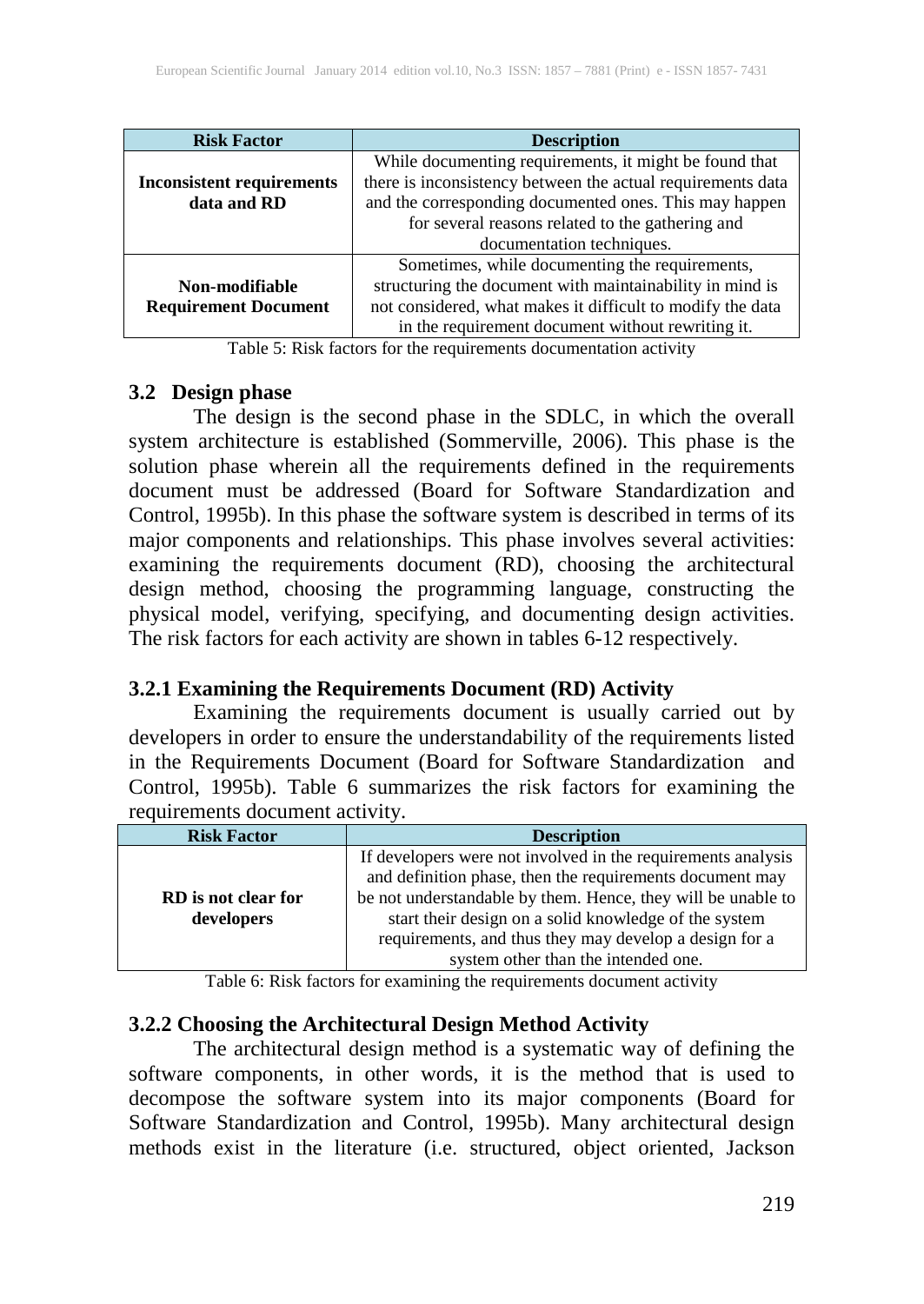system development and formal methods). Table 7 summarizes the risk factors for choosing the architectural design method activity.

| <b>Risk Factor</b>                  | <b>Description</b>                                                                                                                                                                                                                                                                                                                                                                                                                                                                                                                                                                                                                                                                                                                                                       |  |  |  |  |
|-------------------------------------|--------------------------------------------------------------------------------------------------------------------------------------------------------------------------------------------------------------------------------------------------------------------------------------------------------------------------------------------------------------------------------------------------------------------------------------------------------------------------------------------------------------------------------------------------------------------------------------------------------------------------------------------------------------------------------------------------------------------------------------------------------------------------|--|--|--|--|
| <b>Improper AD method</b><br>choice | There is no standard architectural design method. For any<br>project, you can choose the most suitable design method<br>depending on the project's need. If a wrong choice was<br>made, then the system implementation will not be<br>completed successfully and problems in the integration<br>may arise later. Even if it was implemented and integrated<br>successfully, the architectural design may not work on the<br>current machine. Furthermore, the choice of the<br>architectural design method may affect the choice of the<br>programming language (Board for Software<br>Standardization and Control, 1995b). If this was not<br>considered, then the developers may choose a language<br>that does not support the architectural design method in<br>use. |  |  |  |  |

Table 7: Risk factors for the architectural design method activity

## **3.2.3 Choosing the Programming Language Activity**

Choosing the programming language should be made early in the design phase as soon as the architectural design method is chosen, since it should support it. Table 8 summarizes the risk factors for choosing the programming language activity.

| <b>Risk Factor</b>               | <b>Description</b>                                                                                                                                                                                                                                                                                                                                     |  |  |  |  |
|----------------------------------|--------------------------------------------------------------------------------------------------------------------------------------------------------------------------------------------------------------------------------------------------------------------------------------------------------------------------------------------------------|--|--|--|--|
| <b>Improper choice of the PL</b> | The improper choice of the programming language can<br>affect the development process in many different aspects.<br>The wrong choice of programming language may not<br>support the applied architectural design method (Board for<br>Software Standardization and Control, 1995b). It may<br>reduce the system's maintainability and portability too. |  |  |  |  |

Table 8: Risk factors for choosing the programming language activity

# **3.2.4 Constructing the Physical Model Activity**

The physical model is a simplified description of a hierarchal organized system, composed of symbols and built with recognized methods and tools (Board for Software Standardization and Control, 1995b). Table 9 summarizes the risk factors for constructing the physical method activity.

| <b>Risk Factor</b>        | <b>Description</b>                                        |  |  |  |  |  |
|---------------------------|-----------------------------------------------------------|--|--|--|--|--|
|                           | If the software system to be developed was too much large |  |  |  |  |  |
| Too much complex system   | and complex, then the developers well get lost and        |  |  |  |  |  |
| (Huang & Han, 2008)       | confused and do not know from where to start and how to   |  |  |  |  |  |
|                           | decompose the system into its main components.            |  |  |  |  |  |
|                           | If the system was too much complex, and the developers    |  |  |  |  |  |
|                           | do not have the enough skills and experience to manage    |  |  |  |  |  |
| <b>Complicated Design</b> | this complexity, then they will create a complicated not  |  |  |  |  |  |
|                           | understandable design which will, while being             |  |  |  |  |  |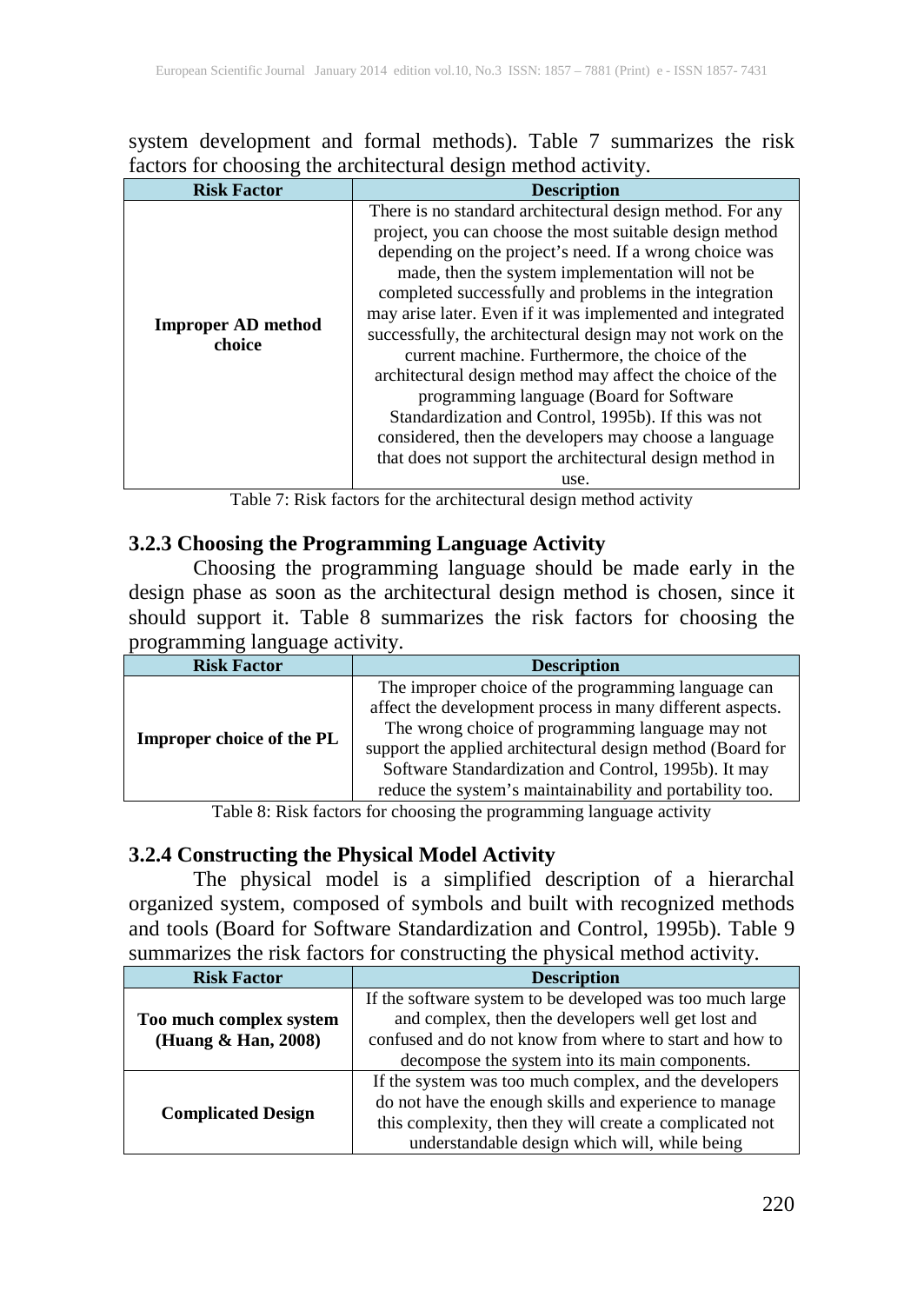|                                          | implemented, suffer from different difficulties.             |  |  |  |  |  |  |
|------------------------------------------|--------------------------------------------------------------|--|--|--|--|--|--|
|                                          | Large size components, which may be further decomposed       |  |  |  |  |  |  |
|                                          | into other components, may also suffer from                  |  |  |  |  |  |  |
| Large size components                    | implementation difficulties and difficulties in determining  |  |  |  |  |  |  |
|                                          | the functionality of a component and consequently in         |  |  |  |  |  |  |
|                                          | assigning functions to these components.                     |  |  |  |  |  |  |
|                                          | Reusability is not always the right choice, in such cases    |  |  |  |  |  |  |
|                                          | wherein the available expertise to maintain old components   |  |  |  |  |  |  |
|                                          | in order to reuse them is not available (Board for Software  |  |  |  |  |  |  |
| Unavailable expertise for<br>reusability | Standardization and Control, 1995b), it is actually a risk,  |  |  |  |  |  |  |
|                                          | because it may hinder the project and delay its progress. In |  |  |  |  |  |  |
| (Abdullah et al., 2010)                  | such cases, developers tend to develop the components        |  |  |  |  |  |  |
|                                          | from the scratch, which also may delay the project's         |  |  |  |  |  |  |
|                                          | progress.                                                    |  |  |  |  |  |  |
|                                          | If an inaccurate estimate about the available reusable       |  |  |  |  |  |  |
|                                          | components was made in the analysis phase, then these        |  |  |  |  |  |  |
|                                          | components have to be developed from scratch. Thus time      |  |  |  |  |  |  |
| <b>Less reusable components</b>          | schedule and budget may be under-estimated and the           |  |  |  |  |  |  |
| than expected                            | developers will be surprised that much of the code that was  |  |  |  |  |  |  |
|                                          | considered ready and available to reuse has to be re-written |  |  |  |  |  |  |
|                                          | from scratch what will cause project delay and budget        |  |  |  |  |  |  |
|                                          | over-run.                                                    |  |  |  |  |  |  |

Table 9: Risk factors for constructing the physical method activity

# **3.2.5 Verifying Design Activity**

Verifying design aims to make sure that the design of the system under construction is a correct solution and meets the user requirements. Table 10 summarizes the risk factors for verifying design activity.

| <b>Risk Factor</b>                                  | <b>Description</b>                                              |  |  |  |  |
|-----------------------------------------------------|-----------------------------------------------------------------|--|--|--|--|
|                                                     | In order to make sure that the design is a correct solution,    |  |  |  |  |
|                                                     | the design must be verified against requirements to ensure      |  |  |  |  |
| Difficulties in verifying<br>design to requirements | that users' needs are reflected in the design. This is the case |  |  |  |  |
|                                                     | when the developer found it difficult to check whether the      |  |  |  |  |
|                                                     | resulting design meets the users' requirements.                 |  |  |  |  |
|                                                     | When verifying design, it might be discovered that many         |  |  |  |  |
|                                                     | alternatives to the same design problem may exist. Which        |  |  |  |  |
| <b>Many feasible solutions</b>                      | one to choose depends on the system itself and its nature       |  |  |  |  |
|                                                     | (Board for Software Standardization and Control, 1995b).        |  |  |  |  |
|                                                     | When verifying the design, it might be found that the           |  |  |  |  |
|                                                     | design does not match some, or even all, of the                 |  |  |  |  |
| <b>Incorrect Design</b>                             | requirements. Worse, it might be different design another       |  |  |  |  |
|                                                     | than the intended one.                                          |  |  |  |  |

Table 10: Risk factors for verifying design activity

## **3.2.6 Specifying Design Activity**

It is the activity that identifies components, defines the data flow between them, and states for each component its functions, data input, data output, and resource utilization (Board for Software Standardization and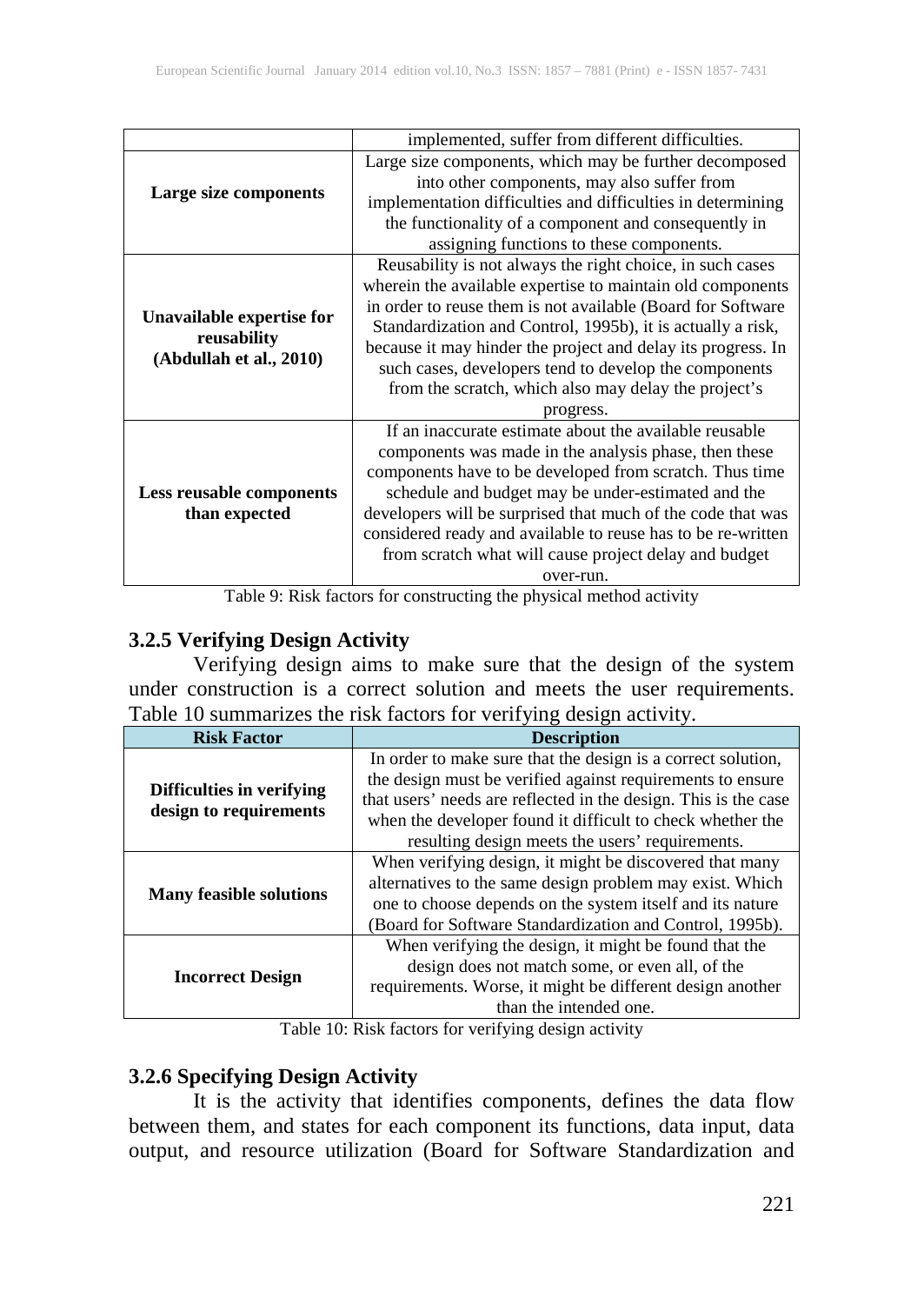|           |  | Control, 1995b). Table 11 summarizes the risk factors for specifying design |  |  |  |
|-----------|--|-----------------------------------------------------------------------------|--|--|--|
| activity. |  |                                                                             |  |  |  |

| <b>Risk Factor</b>                                           | <b>Description</b>                                                                                                                                                                                                                                                                                                                                                                                                                                                                                                                   |
|--------------------------------------------------------------|--------------------------------------------------------------------------------------------------------------------------------------------------------------------------------------------------------------------------------------------------------------------------------------------------------------------------------------------------------------------------------------------------------------------------------------------------------------------------------------------------------------------------------------|
| <b>Difficulties in allocating</b><br>functions to components | If the system was not decomposed correctly and the<br>components were not defined well, then developers may face<br>difficulties in assigning functions to each component and<br>defining its objectives. Moreover, if the requirements in the<br>requirements documents were not clearly defined, it also may<br>threaten the allocation activity since the components'<br>functionalities are derived from the functional requirements in<br>the requirements document (Board for Software<br>Standardization and Control, 1995b). |
| <b>Extensive specification</b>                               | Extensive specification of modules processing are usually<br>unimportant in the design stage and should be avoided here in<br>order to keep the design document smaller as much as<br>possible.                                                                                                                                                                                                                                                                                                                                      |
| <b>Omitting data processing</b><br>functions                 | Data processing functions are the operations that the system<br>component performs on the data (e.g. create, read, update,<br>delete). The previously defined functional definition helps in<br>preventing accidentally omitting these functions.                                                                                                                                                                                                                                                                                    |
| Large amount of tramp<br>data                                | When system's components are organized hierarchal, data<br>needs to be passed through these components. Sometimes,<br>this passing data is not used (tramp data); it passes only to be<br>passed to another component to be used there. If this data was<br>not managed carefully, it can reduce readability and lead to<br>confusion.                                                                                                                                                                                               |

Table 11: Risk factors for specifying design activity

## **3.2.7 Documenting Design Activity**

In this activity, the main output of the design phase (i.e. design document DD) is produced. It defines the framework of the solution that helps leaders to control the project during the implementation and the remaining (Sommerville, 2006). Table 12 summarizes the risk factors for documenting design activity

| <b>Risk Factor</b>                          | <b>Description</b>                                          |
|---------------------------------------------|-------------------------------------------------------------|
|                                             | The design document must be detailed enough to allow the    |
|                                             | programmers to work independently. If the design            |
| <b>Incomplete Design</b><br><b>Document</b> | document lacks these important details then the             |
|                                             | programmer may not work independently (Board for            |
|                                             | Software Standardization and Control, 1995b).               |
| <b>Large Design Document</b>                | Although the design document must be detailed enough to     |
|                                             | ease the work of programmers, it should avoid extensive     |
|                                             | unimportant specification, which cause the design           |
|                                             | document to become large and thus non-readable (Board       |
|                                             | for Software Standardization and Control, 1995b).           |
| <b>Unclear Design Document</b>              | If the components in the design document are not clearly    |
|                                             | defined; their inputs, outputs, functions and relationships |
|                                             | were not stated properly. Moreover, if the design           |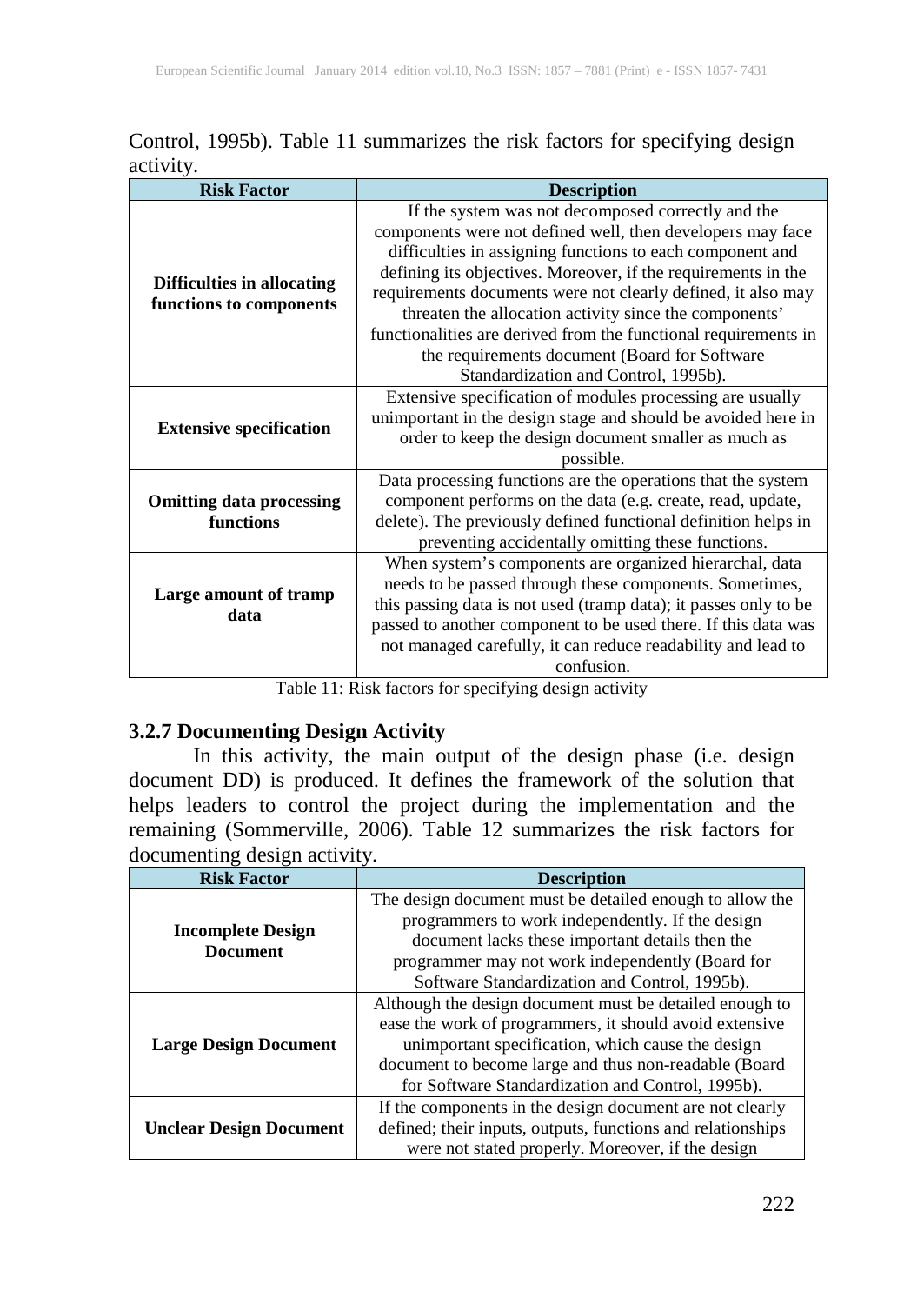|                            | document was written in an uncommon natural language,    |
|----------------------------|----------------------------------------------------------|
|                            | then the design document is unclear and might be non     |
|                            | readable by developers (Board for Software               |
|                            | Standardization and Control, 1995b).                     |
|                            | Inconsistency usually results from duplication or        |
|                            | overlapping between components. For example, if more     |
|                            | than one component implements the same functional        |
| <b>Inconsistent Design</b> | requirement, then this will lead to duplication and      |
| <b>Document</b>            | redundancy and thus to inconsistency in the design       |
|                            | document (Board for Software Standardization and         |
|                            | Control, 1995b). Also, the same names may be assigned to |
|                            | different things which might lead to confusion.          |

Table 12: Risk factors for documenting design activity

#### **3.3 Implementation and Unit Testing Phase**

Herein, the actual development of the system starts, where the programming takes place in order to execute the previously defined design as a set of programs or program units. This phase incorporates two main activities; coding and units testing in an iterative manner (Somerville, 2006). The risk factors for each activity are shown in tables 13-14 respectively.

## **3.3.1 Coding Activity**

Coding is the process of writing design modules in the predefined programming language; this includes developing the user interfaces. Then each resultant source code module is tested in the unit testing activity (Board for Software Standardization and Control, 1995b). Table 13 summarizes the risk factors for the coding activity.

| <b>Risk Factor</b>                            | <b>Description</b>                                          |
|-----------------------------------------------|-------------------------------------------------------------|
|                                               | If the design document was large, unclear then it might be  |
| <b>Non-readable Design</b><br><b>Document</b> | non-readable nor understandable by programmers, and thus    |
|                                               | they will be unable to decide what to code.                 |
|                                               | If the design document was incomplete, then programmers     |
| <b>Programmers cannot work</b>                | will not be able to work independently since they have to   |
|                                               | make their own decisions to fill the gaps in the design     |
| independently                                 | document, which may affect the programmers working on       |
|                                               | other components.                                           |
|                                               | Implementing functions and properties depends largely on    |
| Developing the wrong user                     | the design specification details listed in the design       |
| functions and properties                      | document. If the design document was non-readable,          |
| (Boehm, 1991)                                 | inconsistent and incomplete then programmers may            |
|                                               | develop the wrong user functions and properties.            |
|                                               | Designing a good user interface is a very important aspect; |
|                                               | it helps make the system more understandable and usable,    |
| Developing the wrong user                     | which results in a greater user acceptance. Otherwise, the  |
| interface (Boehm, 1991)                       | project could fail. Developing the correct user interface   |
|                                               | requires a good understanding of user needs and detailed    |
|                                               | specification in the design.                                |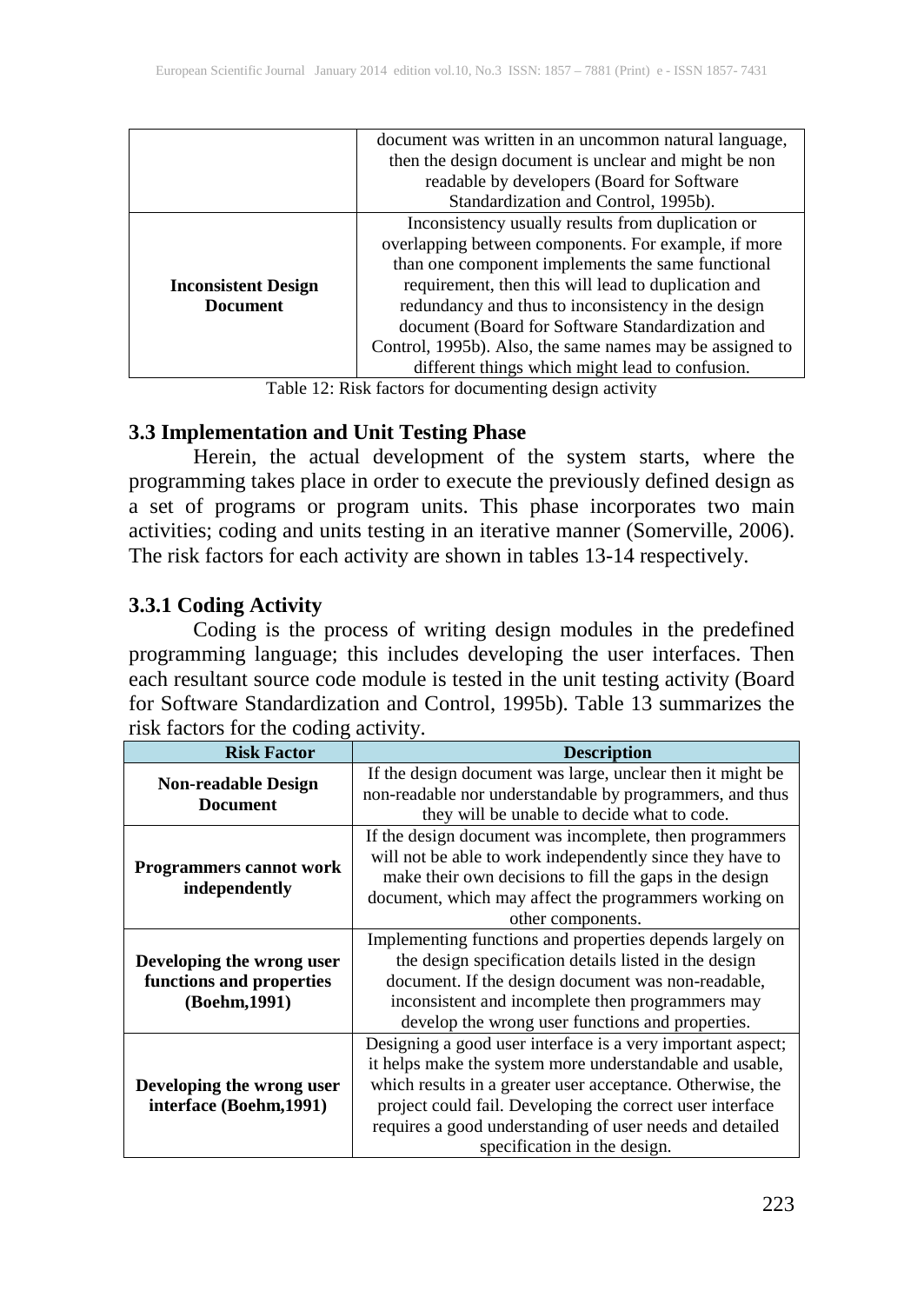|                                              | If the programming language was not selected early in the       |
|----------------------------------------------|-----------------------------------------------------------------|
| PL does not support<br>architectural design  | design phase with respect to the architectural design           |
|                                              | method in use, then the programmer will fall into the trap      |
|                                              | where he cannot implement the architectural design using        |
|                                              | the previously selected programming language.                   |
|                                              | In large projects, development team usually has more than       |
|                                              | one programmer. These programmers may work on                   |
|                                              | different components, and each may follow his own way of        |
| Modules are developed by                     | thinking and coding, this will lead to inconsistent, complex    |
| different programmers                        | and ambiguous code. Moreover, if they work on the same          |
|                                              | component, then different versions for the same component       |
|                                              | will result.                                                    |
|                                              | Programmers during coding may not follow coding                 |
| Complex, ambiguous,                          |                                                                 |
| inconsistent code                            | standards and best practices in programming; this will          |
|                                              | result in large, complex, ambiguous and inconsistent code.      |
|                                              | If the same component were developed by different               |
| Different versions for the                   | programmers in the team, then different versions for the        |
| same component                               | same component may exist, causing problems in                   |
|                                              | integration.                                                    |
|                                              | If the component is to be built for the first time, or if there |
| <b>Developing components</b><br>from scratch | is no available expertise to maintain the old ones in order     |
|                                              | to be used in the current system, then the developers tend      |
|                                              | to build the component from scratch, this will take time        |
|                                              | and effort more than if reusable components with                |
|                                              | maintainability expertise already exist.                        |
| Large amount of repetitive                   | In some projects types, specific pieces of code have to be      |
| code                                         | rewritten repeatedly. If this was done manually, it will        |
|                                              | consume time, effort and budget.                                |
|                                              | Programmers have to be experienced in the selected              |
| <b>Inexperienced</b>                         | programming language, else, many syntax errors may              |
| <b>Programmers (Shahzad et</b>               | occur, the resultant code might be complex and ambiguous,       |
| al., 2009)                                   | wrong functions, properties and user interfaces might be        |
|                                              | developed.                                                      |
|                                              | If the selected programming language was very sensitive         |
| Too many syntax errors                       | and has bad-quality compilers and debuggers, then the           |
|                                              | programmers may commit syntax errors while writing code         |
|                                              | especially if they were inexperienced in this programming       |
|                                              | language.                                                       |
|                                              | The project may involve the use of new technologies that        |
| <b>Technology change</b>                     | has not been use before. Developers may find it difficult to    |
| (Odzaly et al., 2009)                        | deal with these technologies.                                   |

Table 13: Risk factors for coding activity

## **3.3.2 Unit Testing Activity**

Herein, each source code module is tested in order to verify that each module meets its specifications and performs what it is supposed to do before these modules are integrated and tested as a whole system (Sommerville, 2006). Table 14 summarizes the risk factors for the unit testing activity.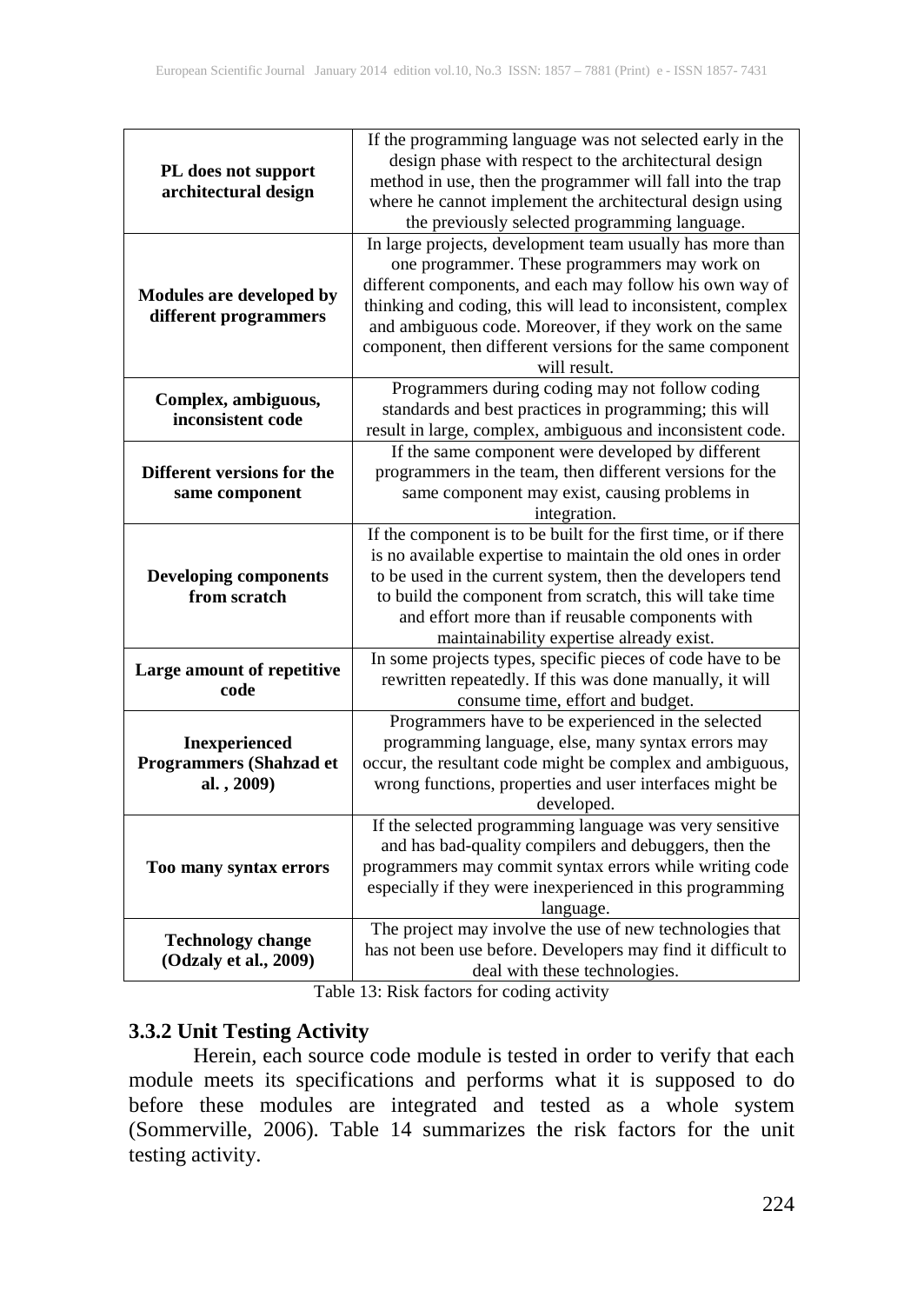| <b>Risk Factor</b>                              | <b>Description</b>                                                                                                                   |
|-------------------------------------------------|--------------------------------------------------------------------------------------------------------------------------------------|
| High fault rate in newly<br>designed components | If the component was developed from scratch, then it is tested                                                                       |
|                                                 | and used for the first time, this means that many of the                                                                             |
|                                                 | undiscovered errors and faults might be revealed here.                                                                               |
|                                                 | Doing the unit testing, developers have to review the code                                                                           |
| Code is not understandable                      | from time to time in order to correct the errors which caused                                                                        |
| by reviewers                                    | the component's faults. If this code was not understandable                                                                          |
|                                                 | they would be unable to do that.                                                                                                     |
|                                                 | Yet, testing process is poorly automated. Besides, it has many<br>repetitive activities. If these activities were not automated, the |
| Lack of complete automated                      | testing process will be boring and monotonous. Although unit                                                                         |
| testing tools                                   | testing is a large discipline in SDLC, few tools are available                                                                       |
| (Rajendran)                                     | that support this activity (Rajendran). Most of the currently                                                                        |
|                                                 | available tools support a part of the unit testing activity (i.e.                                                                    |
|                                                 | coverage analysis tools) (Rajendran).                                                                                                |
| Testing is monotonous,                          | As mentioned before, if the testing process were not                                                                                 |
| boring and repetitive                           | automated, it will be monotonous and boring and will                                                                                 |
| (Rajendran)                                     | continue to fail to produce results.                                                                                                 |
|                                                 | Mostly, testing process is practiced informally by adapting                                                                          |
| <b>Informal and ill-understood</b>              | intuitive techniques because testing is considered as a                                                                              |
| testing process (Rajendran)                     | complementary (not essential activity), and little training is                                                                       |
|                                                 | given to the developers on testing.                                                                                                  |
| Not all faults are discovered                   | Some errors remain unrevealed during the unit testing; this                                                                          |
| in unit testing                                 | might be due to the testing techniques in use and lack of                                                                            |
|                                                 | testing automation.                                                                                                                  |
| Poor documentation of test                      | Test cases have to be documented automatically while doing                                                                           |
| cases (Rajendran)                               | the testing for effective future use for similar cases.                                                                              |
| Data needed by modules                          | In unit testing, each unit is tested individually. The module                                                                        |
| other than the under testing                    | being tested might need data from another module or send it                                                                          |
| one                                             | to another module; this is solved by coding drivers and stubs                                                                        |
|                                                 | (Rajendran).                                                                                                                         |
|                                                 | While testing a module, drivers and stubs are used to simulate<br>the other required modules needed to complete the test             |
|                                                 | successfully. Stub is the calling module and the driver is the                                                                       |
|                                                 | called module. More clearly; Stub is the piece of code that                                                                          |
|                                                 | replaces modules that are subordinates to the module being                                                                           |
|                                                 | tested. Driver is the piece of code that accepts test case data                                                                      |
| <b>Coding Drivers and Stubs</b>                 | and passes that data to the module that is being tested. Coding                                                                      |
|                                                 | Drivers and stubs may consume time and effort, which are                                                                             |
|                                                 | considered additional since these pieces of code are not                                                                             |
|                                                 | delivered with the final system. Besides, these additional                                                                           |
|                                                 | pieces of code may contain defects that require additional                                                                           |
|                                                 | effort for debugging and correcting.                                                                                                 |
|                                                 | Regression test in unit testing aims to rerun all the already                                                                        |
|                                                 | successful run affected test cases when a change is made to                                                                          |
| <b>Poor Regression Testing</b>                  | an existing code (Rajendran). Although regression testing                                                                            |
| (Rajendran)                                     | saves time and money, it might do the opposite if most or all                                                                        |
|                                                 | of the original test cases were selected and the time is limited.                                                                    |

Table 14: Risk factors for unit testing activity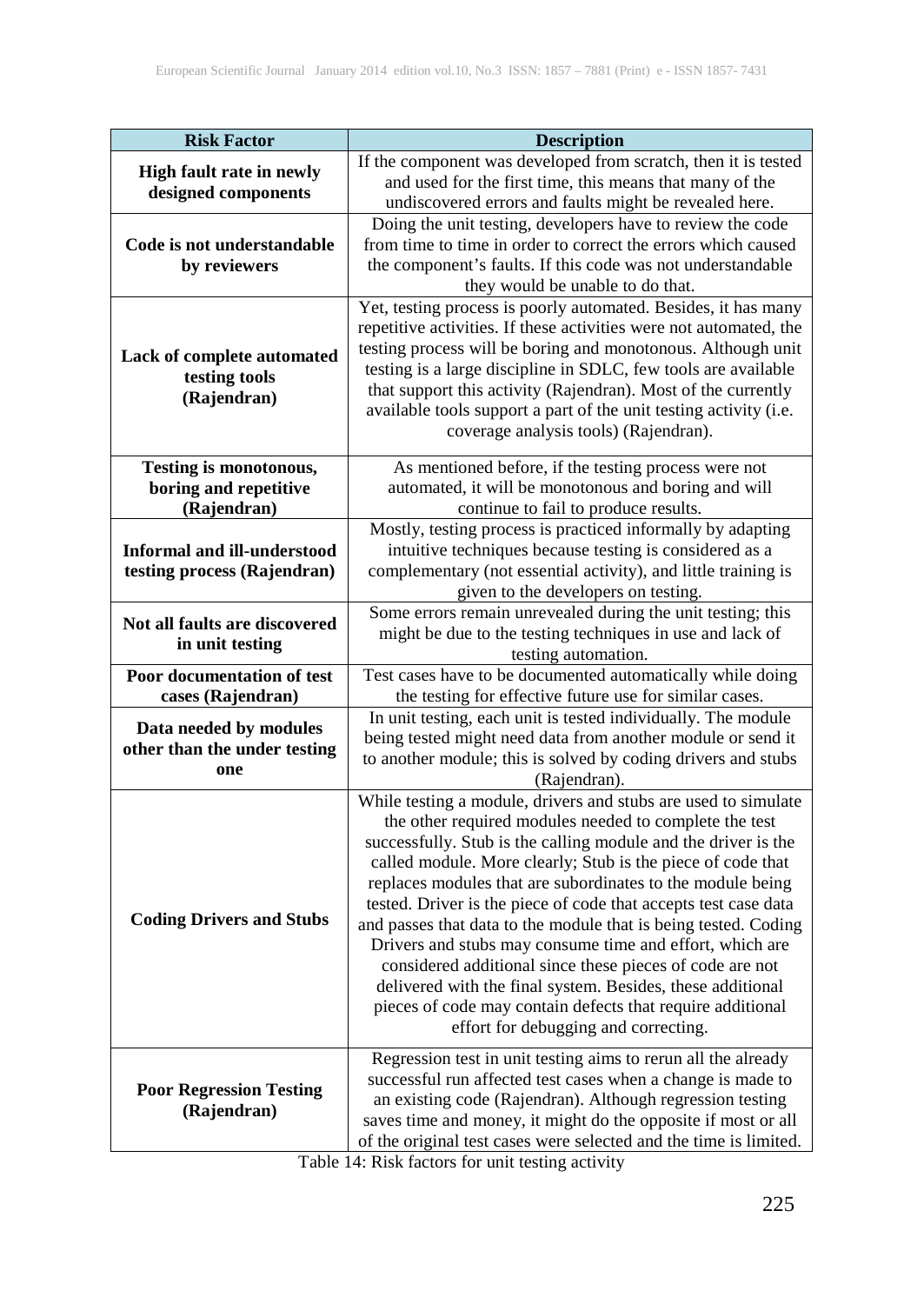# **3.4 Integration and System Testing Phase**

In this phase, the complete software system is produced by integrating and testing the unit tested modules (input) in an iterative manner. Then the integrated system is introduced to the system testing (Sommerville, 2006). This phase incorporates three activities: integration, integration testing, and system testing activity. The risk factors for each activity are shown in tables 15-17 respectively.

## **3.4.1 Integration Activity**

In this activity, the individual units resulting from coding and unit testing are combined into a complete working system. Table 15 summarizes the risk factors for the integration activity.

| <b>Risk Factor</b>             | <b>Description</b>                                            |
|--------------------------------|---------------------------------------------------------------|
|                                | Integration should be done incrementally; else, errors that   |
|                                | result from the integration could not be localized easily.    |
| Difficulties in ordering       | Usually, developers get confused in which component to        |
| components' integration        | integrate first. The wrong ordering of integration may        |
|                                | yields in the presence of bugs and errors, and the inability  |
|                                | to produce the desired functionality. (Board for Software     |
|                                | Standardization and Control, 1995c)                           |
| Integrate the wrong            | While developing components, multiple versions for the        |
|                                | same component may exist. If the wrong component was          |
|                                | selected to be integrated, then the resultant system may not  |
| version of components          | produce the desired functionality, and may not perform as     |
|                                | well as it is expected.                                       |
| <b>Omissions or oversights</b> | If an important component was omitted during the              |
|                                | integration process, some required system functionalities     |
|                                | will be missed. Moreover, if it was forgotten to run a script |
|                                | that is required for integration, this may lead to errors and |
|                                | incorrect results.                                            |

Table 15: Risk factors for integration activity

# **3.4.2 Integration Testing Activity**

After integrating each component, a kind of testing known as Integration Testing is performed in order to evaluate the interactions between these components and to verify that they interface correctly. Table 16 summarizes the risk factors for the integration testing activity.

| <b>Risk Factor</b>     | <b>Description</b>                                        |
|------------------------|-----------------------------------------------------------|
|                        | If integration was not done properly, wrong versions were |
| A lot of bugs emerged  | integrated, and many omissions and oversights occurred,   |
| during the integration | many error and bugs may appear while testing the          |
|                        | integrated system.                                        |
|                        | While exchanging data between modules through an          |
| Data Loss across an    | interface, the data coming out from a module may not go   |
| interface              | the desired module. This might happen due to mismatch in  |
|                        | the number or order of parameters between the calling and |
|                        | called components.                                        |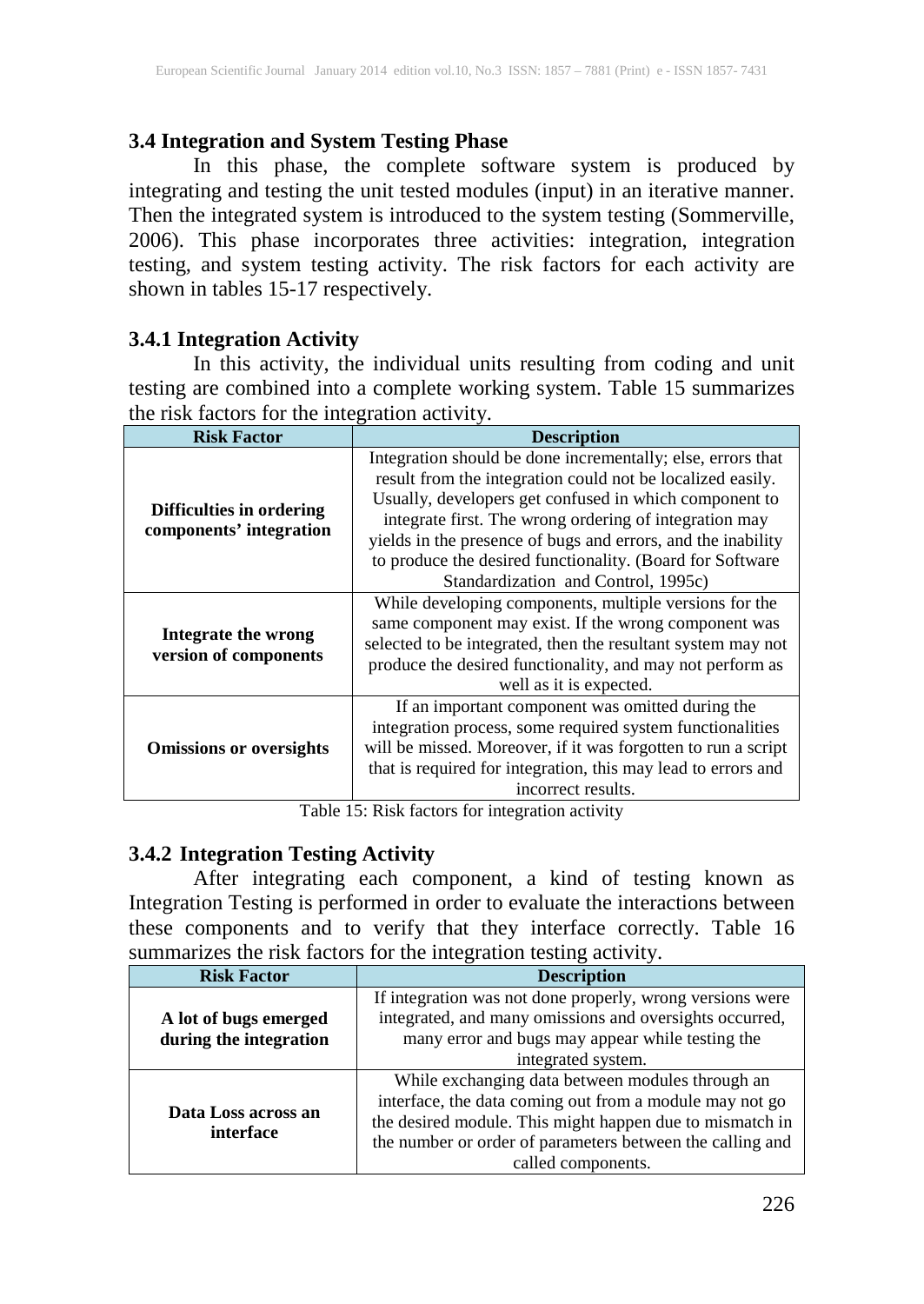| Integration may not        | When combining sub-functions, modules and components        |
|----------------------------|-------------------------------------------------------------|
| produce the desired        | this may not produce the desired functionality.             |
| functionality              |                                                             |
|                            | If the components were not integrated incrementally, it     |
| Difficulties in localizing | would be difficult for the developers to localize error, in |
| errors                     | other words, it would be difficult to determine exactly the |
|                            | module where the bug exists.                                |
|                            | After localizing errors in the integrated system, they need |
|                            | to be fixed. Any change may affect other modules,           |
| Difficulties in repairing  | consequently, many errors and bugs could appear which       |
| errors                     | make it more difficult to localize and repair from these    |
|                            | new errors.                                                 |

Table 16: Risk factors for integration testing activity

## **3.4.3 System Testing Activity**

Herein, the integrated software system is tested to ensure that the software system meets the software requirements and system (Sommerville, 2006). Table 17 summarizes the risk factors for the system testing activity.

| <b>Risk Factor</b>                                                                  | <b>Description</b>                                                                                                                                                                                                                                                                                                                                                                                                                                                                                                                                                                                                                               |
|-------------------------------------------------------------------------------------|--------------------------------------------------------------------------------------------------------------------------------------------------------------------------------------------------------------------------------------------------------------------------------------------------------------------------------------------------------------------------------------------------------------------------------------------------------------------------------------------------------------------------------------------------------------------------------------------------------------------------------------------------|
| <b>Unqualified testing team</b>                                                     | Testing team experience has a significant influence on the<br>testing process. Unqualified testers may destroy the whole<br>process, since they might misuse the available tools,<br>resources and techniques. Also, testing teams often lack<br>skilled programmers, since testing is considered a trivial<br>activity and can be performed by anybody else.                                                                                                                                                                                                                                                                                    |
| <b>Limited testing resources</b>                                                    | Time, budget, tools and other testing resources can hinder<br>the testing process; either in their unavailability or in their<br>misuse.                                                                                                                                                                                                                                                                                                                                                                                                                                                                                                         |
| Inability to test in the<br>operational environment                                 | At times, the system cannot be tested in the real<br>environment for different reasons like the difficulties in<br>delivery, installation with time and budget contention.                                                                                                                                                                                                                                                                                                                                                                                                                                                                       |
| <b>Impossible complete</b><br>testing (Coverage<br>Problem)<br>(Kaner & Tech, 2003) | To be realistic, testers actually cannot test everything.<br>Since there are many possible variables, combinations,<br>sequences, HW/ SW configurations, and many possible<br>interactions for the user with the system.                                                                                                                                                                                                                                                                                                                                                                                                                         |
| <b>Testers rely on process</b><br>myths (Kaner & Tech,<br>2003)                     | Usually, testers trust the company's claims about project<br>requirements, process and resources and depend upon this<br>while doing their job. They design their tests early in the<br>SDLC according to the early defined requirements and<br>specifications. After all, the real needs of the customer<br>become clearer, while the system is designed and<br>implemented according to the clear needs and<br>specifications while the test designs remains according to<br>the initial specifications. This will cause the testing cannot<br>cope with requirements changes. Moreover, they may<br>misallocate resources due to these myths. |
| <b>Testing cannot cope with</b><br>requirements change                              | In most cases, users' needs continuously change. Tests are<br>designed according to the initial description of<br>requirements and cannot change to cope with requirements                                                                                                                                                                                                                                                                                                                                                                                                                                                                       |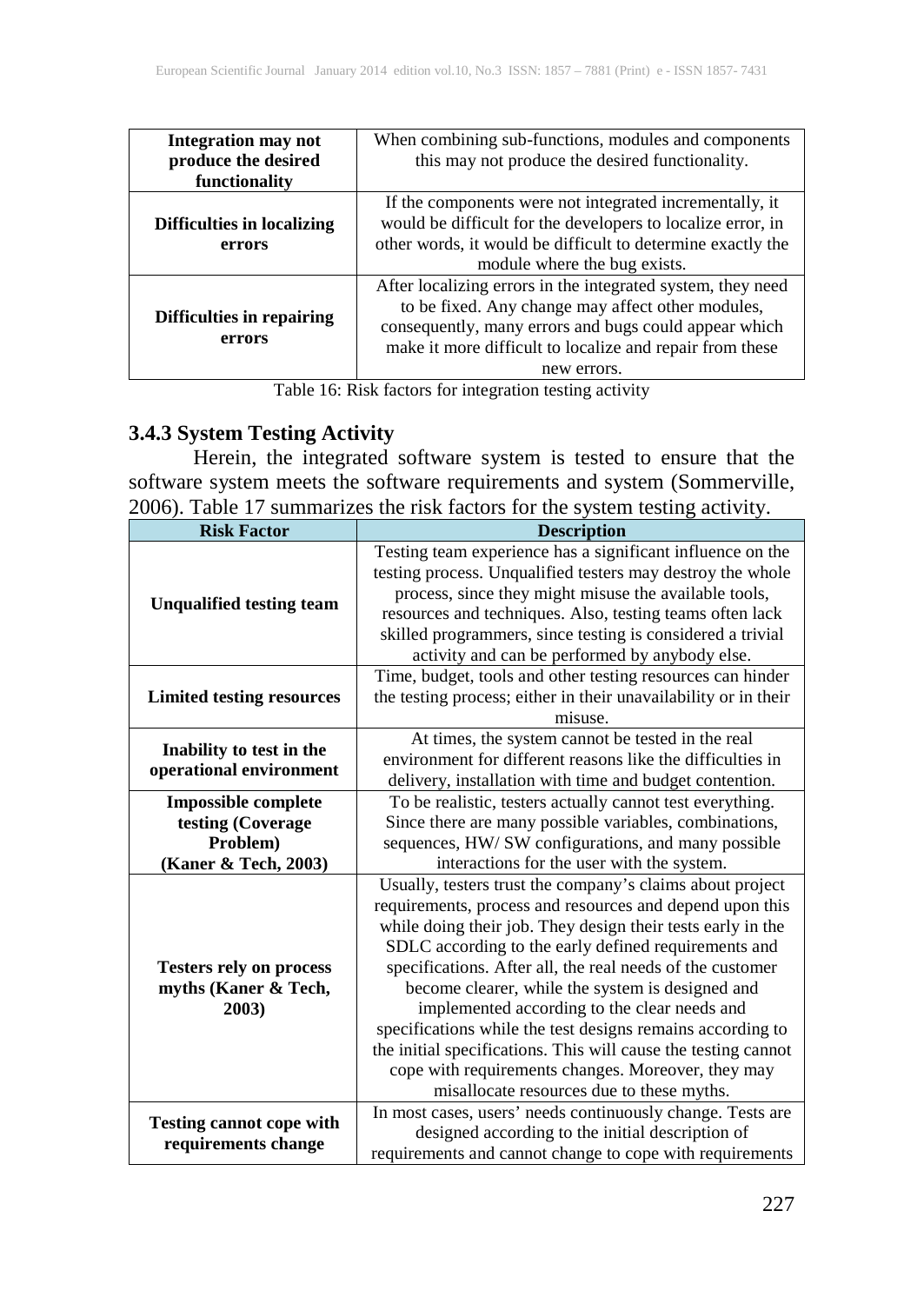|                                 | changes.                                                   |
|---------------------------------|------------------------------------------------------------|
|                                 | Testers sometimes distracted from testing in building      |
| <b>Wasting time in Building</b> | testing tools, they waste time in Building testing tools   |
| testing tools                   | instead of doing testing, what will negatively affects the |
|                                 | testing process.                                           |
|                                 | If the implemented requirements were not verifiable and if |
| The system being tested is      | quality assurance principles were not applied properly in  |
| not testable enough             | the SDLC to choose and implement easy-to-test              |
|                                 | components, then the system might be difficult to test.    |

Table 17: Risk factors for system testing activity

#### **3.5 Operation and Maintenance Phase**

This is the final phase in the SDLC and normally the longest phase, in which the software is delivered to the customer and deployed, tested for user acceptance and maintained for any faults exist. This phase includes the following activities: installation, operation, acceptance testing, and maintenance (Sommerville, 2006). The risk factors for each activity are shown in tables 18-21 respectively.

#### **3.5.1 Installation Activity**

In this activity, the software system is delivered to the customer, deployed and put into practical use (Sommerville, 2006). Table 18 summarizes the risk factors for the installation activity.

| <b>Risk Factor</b>              | <b>Description</b>                                                                                                 |
|---------------------------------|--------------------------------------------------------------------------------------------------------------------|
|                                 | If the deployers are not experienced enough, do not have<br>the adequate knowledge of the system nature and how it |
| <b>Problems in installation</b> | works, If the system is complex and distributed and if the                                                         |
|                                 | real environment is challenging, it may be difficult to                                                            |
|                                 | install the system or it might be installed incorrectly.                                                           |
| The effect on the               | When installing the system, it may affect the environment                                                          |
| environment                     | it works in. Mostly, the user does not accept this. If this has                                                    |
|                                 | to happen, it must be insignificant.                                                                               |
| <b>Change in environment</b>    | When installing the system, deployers might get shocked                                                            |
|                                 | for the system cannot be deployed correctly due to change                                                          |
|                                 | in environment, especially the hardware advancement                                                                |
|                                 | (Shahzad et al., 2009). This change in environment is                                                              |
|                                 | inevitable due to the fact that continuous development is                                                          |
|                                 | natural especially if it lasts a long time from the system                                                         |
|                                 | analysis to delivery and installation.                                                                             |

Table 18: Risk factors for installation activity

## **3.5.2 Operation Activity**

Herein, the software system is operated, and the end-users are trained on its operation and services. Table 19 summarizes the risk factors for the operation activity.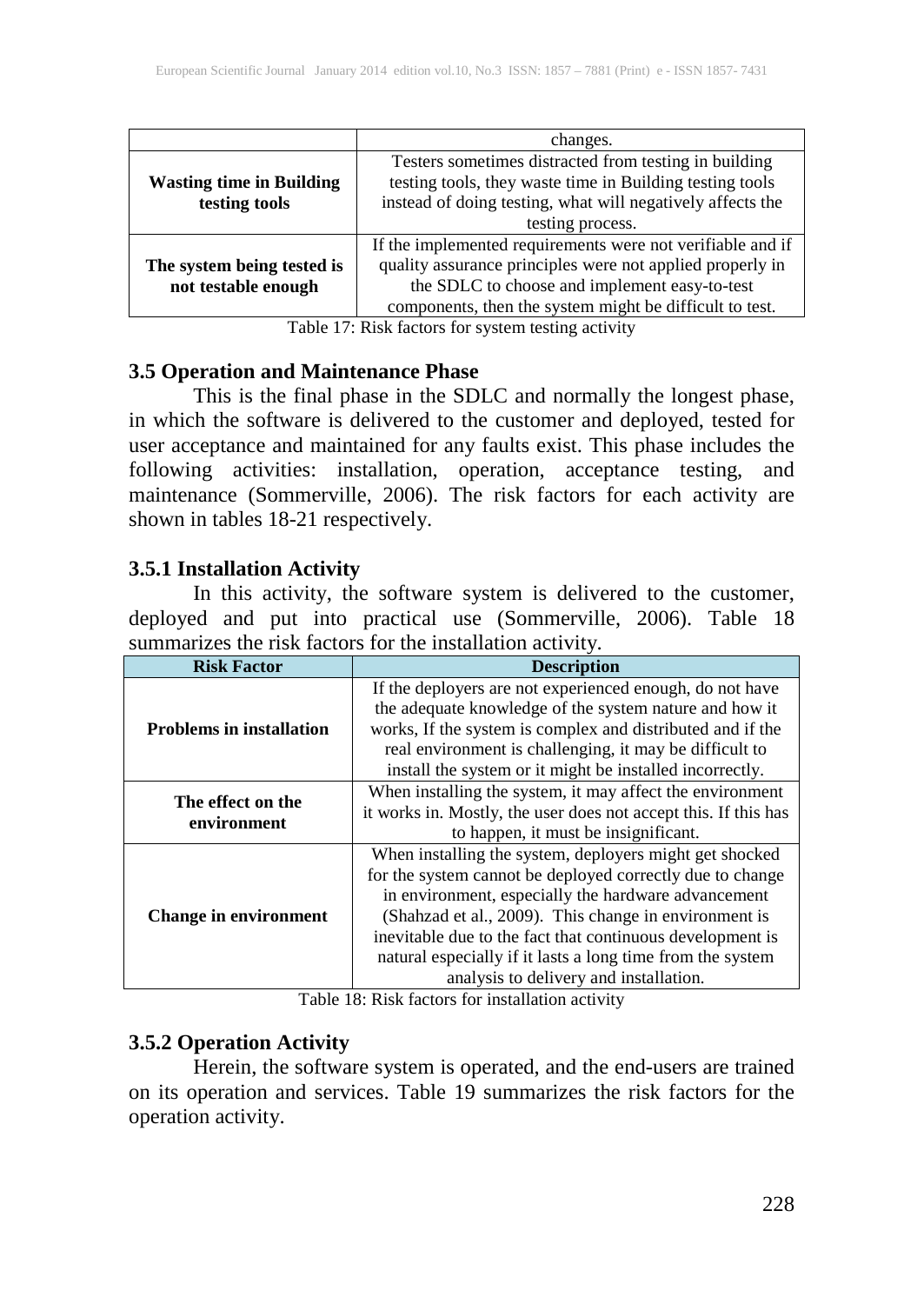| <b>Risk Factor</b>                  | <b>Description</b>                                                                                                                                                                                         |
|-------------------------------------|------------------------------------------------------------------------------------------------------------------------------------------------------------------------------------------------------------|
| New requirements emerge.            | While operating the system, end users might find that new<br>requirements have to be implemented in order to meet the<br>current actual user needs, business, environmental and<br>organizational changes. |
| Difficulties in using the<br>system | It is common for the end-users to find it difficult to use any<br>newly installed system. But if this lasts along, it might<br>threat the acceptability of the system.                                     |

Table 19: Risk factors for operation activity

#### **3.5.3 Acceptance Testing Activity**

The delivered system is put into acceptance testing from the endusers to verify that it meets the end-users requirements. Table 20 summarizes the risk factors for the acceptance testing activity.

| <b>Risk Factor</b>                                  | <b>Description</b>                                                                                                                                                                                                                                                                                              |
|-----------------------------------------------------|-----------------------------------------------------------------------------------------------------------------------------------------------------------------------------------------------------------------------------------------------------------------------------------------------------------------|
| User resistance to change<br>(Huang & Han, 2008)    | Recent research shows that end-users have a great impact<br>on project success and project failure. Naturally, Human<br>beings reject changes on the way they perform especially if<br>these changes were imposed externally. This rejection<br>deadly affect their acceptance to the new system<br>negatively. |
| <b>Missing capabilities</b>                         | Doing the acceptance testing, end-users may find some of<br>the required needs and capabilities they expected to find in<br>the newly installed system omitted (Board for Software<br>Standardization and Control, 1995e).                                                                                      |
| Too many software faults                            | If not all faults were discovered and mitigated before<br>system operation, they might be discovered later. The cost<br>of discovering and maintaining such faults exceeds it if it<br>was discovered before.                                                                                                   |
| Testers do not perform<br>well                      | End users or user acceptance testers may do their job<br>poorly due to problems in the operational environment,<br>unqualified management, lack of tools and testing<br>resources, and lack of the involvement of different system<br>stakeholders.                                                             |
| <b>Suspension and</b><br><b>Resumption problems</b> | Testers might find it difficult to decide whether to continue<br>doing the acceptance testing or suspend when a problem is<br>discovered (Board for Software Standardization and<br>Control, 1995e).                                                                                                            |
| <b>Insufficient data handling</b>                   | When the system is put into real operation, it might be<br>overloaded with large amounts of users' data that cannot be<br>handled due to shortcomings in the system.                                                                                                                                            |

Table 20: Risk factors for acceptance testing activity

#### **3.5.4 Maintenance Activity**

Any errors, faults, improvements revealed in the acceptance testing are resolved in the maintenance activities. This may include fixing errors, improving system implementation, enhancing its services and upgrading the software (Sommerville, 2006). Software maintenance activity may involve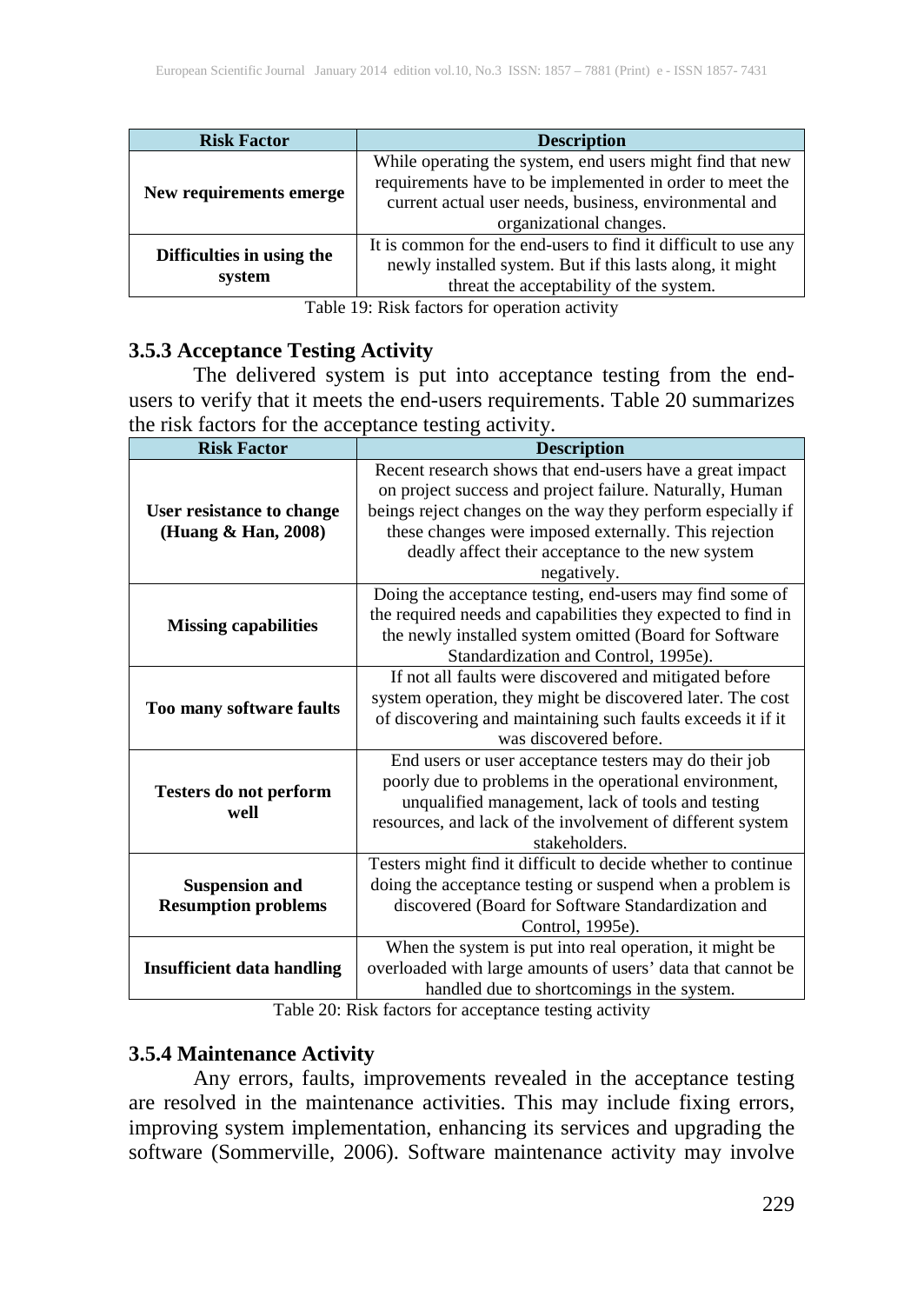repeating previous phases; hence, it is the longest phase (Sommerville, 2006). Table 21 summarizes the risk factors for maintenance activity.

| <b>Risk Factor</b>                                       | <b>Description</b>                                                                                                                                                                                                                                                                                                                                                                                       |
|----------------------------------------------------------|----------------------------------------------------------------------------------------------------------------------------------------------------------------------------------------------------------------------------------------------------------------------------------------------------------------------------------------------------------------------------------------------------------|
| The software engineer<br>cannot reproduce the<br>problem | After customers report for a problem, software engineers<br>have to try to reproduce the problem by asking end users<br>questions that lead to the causes of the problem. If the<br>problem was non-producible, or if customer description of<br>the problem was not detailed enough, then it will be<br>difficult for the software engineers to point out to the<br>problem exactly and find solutions. |
| <b>Problems</b> in<br>maintainability                    | The system might be difficult to change by its nature due<br>to its rigid architecture or due to constraints forced by end-<br>users or developers (Board for Software Standardization<br>and Control, 1995e).                                                                                                                                                                                           |
| <b>Budget Contention</b>                                 | Since this phase is the longest in the SDLC and most of its<br>activities need to be repeated. Often, the allocated budget<br>does not account for this. The cost of repeating these<br>activities may exceed the available budget, causing the<br>operation and maintenance phase to be cut while the<br>system is not accepted yet.                                                                    |

Table 21: Risk factors for maintenance activity

#### **3.6 Risk Factors common to all SDLC phases**

Some risks factors threaten all the phases of the SDLC, starting from the initial inspection of the project to the final release. Table 22 summarizes the risk factors that are common to all SDLC phases.

| <b>Risk Factor</b>          | <b>Description</b>                                           |
|-----------------------------|--------------------------------------------------------------|
|                             | Since requirements cannot be fully described at the start of |
| <b>Continually changing</b> | the project, it might change continually over the SDLC. If   |
| requirements                | this factor was not successfully mitigated, time and budget  |
| (Wallace, Keil & Rai,       | may overrun, testing may not cope with this continually      |
| 2004)                       | changes since test plans are designed early according to the |
|                             | initial requirements.                                        |
|                             | Time is the major risk factor that threats all SDLC phases,  |
|                             | mainly the implementation and testing phases. Time           |
|                             | contention may force the developers to discard some          |
| <b>Time contention</b>      | functionalities which might be core ones, neglect some       |
|                             | nonfunctional requirements and other design quality issues   |
|                             | and do the testing poorly in order to go in progress and     |
|                             | deliver on time.                                             |
|                             | Project funding might be interrupted at any phase in the     |
| <b>Project Funding Loss</b> | SDLC due to lack of commitment from the funding              |
| (Shahzad et al., 2009)      | agencies. Once the funding is lost, the project cannot be    |
|                             | completed and it directly goes to fail.                      |
| <b>Team Turnover</b>        | In most organizations, experienced team member are           |
|                             | looking for better job vacancies and leave their work if any |
| (Shahzad, A. Al-Mudimigh    | was found. This factor threats any project in any of its     |
| & Ullah, 2010)              | phases.                                                      |
| Data Loss                   | Project documents can be lost for different reasons; natural |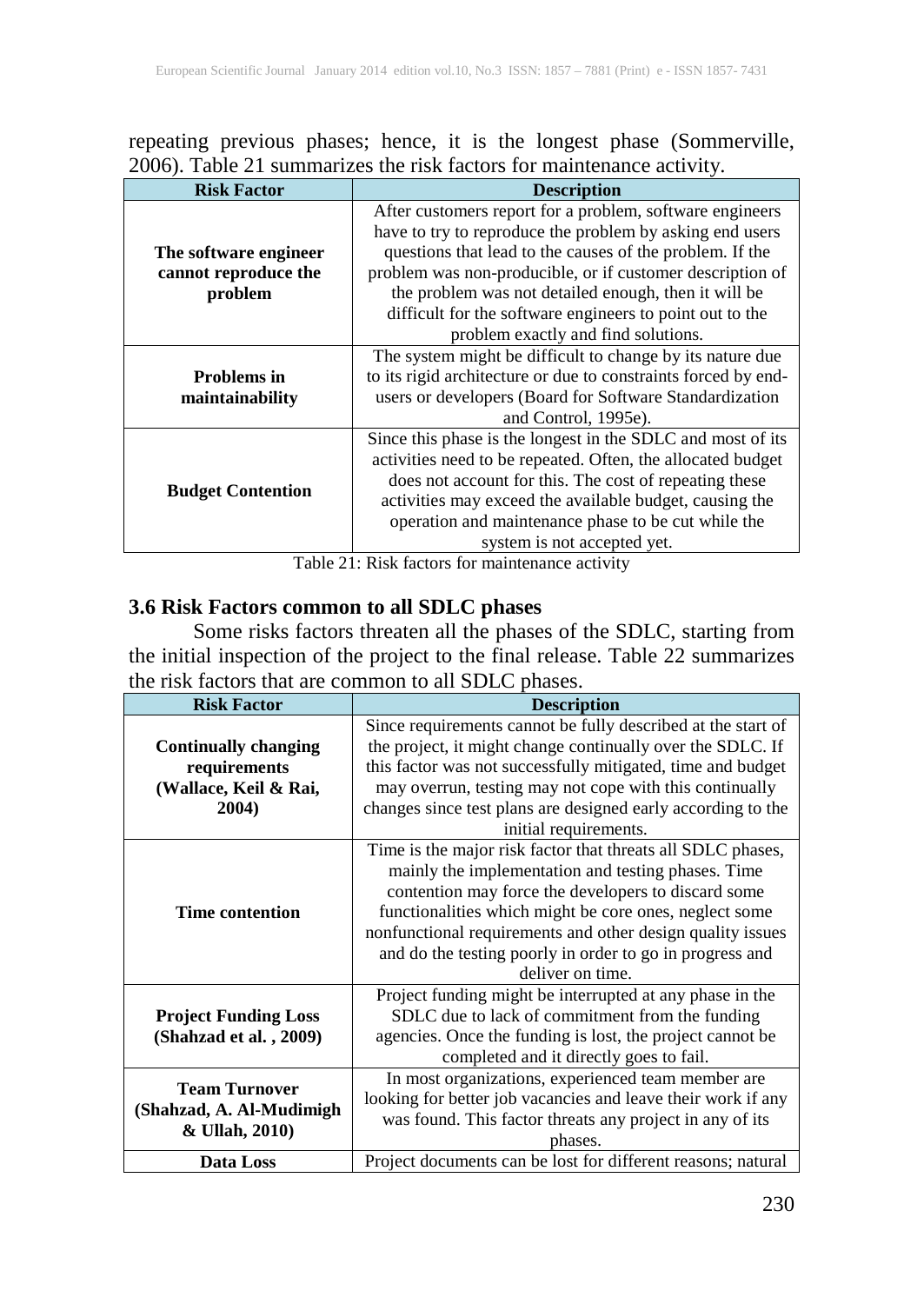| (Shahzad & Iqbal, 2007)                        | disasters, viruses and intruders, developers run away with                                                 |
|------------------------------------------------|------------------------------------------------------------------------------------------------------------|
|                                                | codes, etc.                                                                                                |
| <b>Miscommunication</b><br>(Huang & Han, 2008) | Many troubles may appear if there was miscommunication                                                     |
|                                                | between customers, managers and developers. The<br>developer may not understand the user actual needs, and |
|                                                | the customers may under or overestimate their                                                              |
|                                                | expectations.                                                                                              |

Table 22: Risk factors common to all SDLC phases

#### **4. Conclusion**

In this research, we have made our utmost effort in identifying a comprehensive list of software risk factors that covers wider range of threats through the SDLC. This list can serve as a checklist that can guide project team in identifying probable risk factors and help them in designing strategies to (mitigate/avoid) them.

## **References:**

Abdullah, T., Mateen, A., Sattar, A., & Mustafa, T. (2010). Risk analysis of various phases of software development models. European Journal of Scientific Research, 40(3), 369–376.

Arshad, N., Mohamed, A., & Nor, Z. (2007). Risk factors in software development projects. Proceedings of the 6<sup>th</sup> WSEAS International Conference on Software Engineering, Parallel and Distributed Systems, pages 51–56, 2007.

Bannerman, P. (2008). Risk and risk management in software projects: A reassessment. Journal of Systems and Software, 81(12), 2118–2133.

Board for Software Standardization and Control. (1995a). Guide to the user requirements definition phase. Technical report, ESA.

Board for Software Standardization and Control. (1995b). Guide to the software architectural design phase. Technical report, ESA.

Board for Software Standardization and Control. (1995c). Guide to the software detailed design and production phase. Technical report, ESA.

Board for Software Standardization and Control. (1995e). Guide to the software transfer phase. Technical report, ESA, 1995e.

Boehm, B. (1991). Software risk management principles and practices. IEEE Software, 8 (1), 32–41.

Dash, D., & Dash, R. (2010). Risk assessment techniques for software development. European Journal of Scientific Research, 42(4), 629–636.

Dhlamini, J., Nhamu, I. & Kachepa, A. (2009). Intelligent risk management tools for software development. Proceedings of the 2009 Annual Conference of the Southern African Computer Lecturers' Association, 33–40.